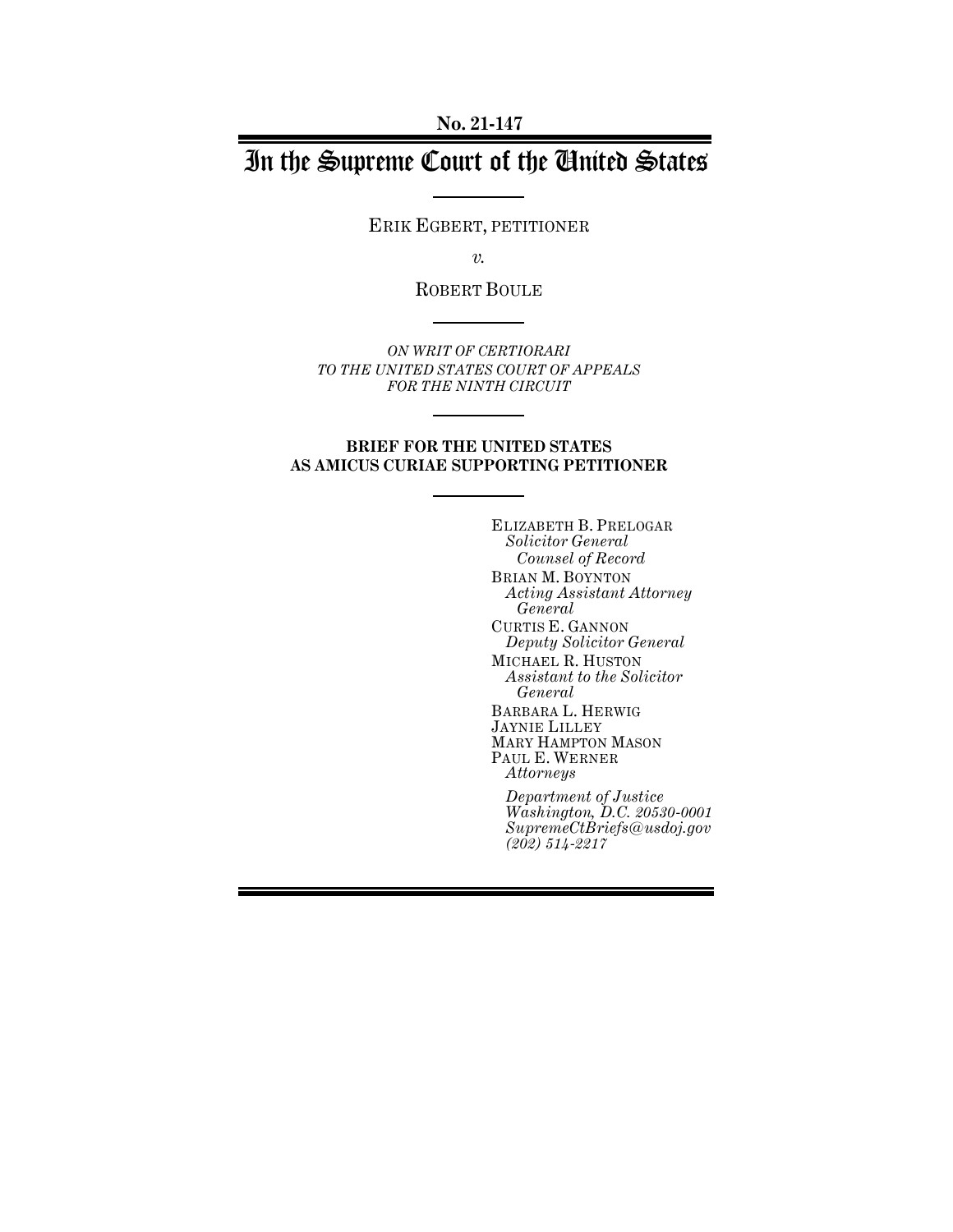1. Whether the cause of action for damages for violations of the Constitution that was recognized in *Bivens* v. *Six Unknown Named Agents of Federal Bureau of Narcotics*, 403 U.S. 388 (1971), should be extended to a claim alleging that a law-enforcement officer retaliated against a citizen's speech, in violation of the First Amendment, by reporting the citizen to other state and federal agencies.

2. Whether *Bivens* should be extended to a claim against an agent of U.S. Customs and Border Protection for allegedly using excessive force, in violation of the Fourth Amendment, during the agent's investigation of a foreign national at a property known for smuggling activity near the international border.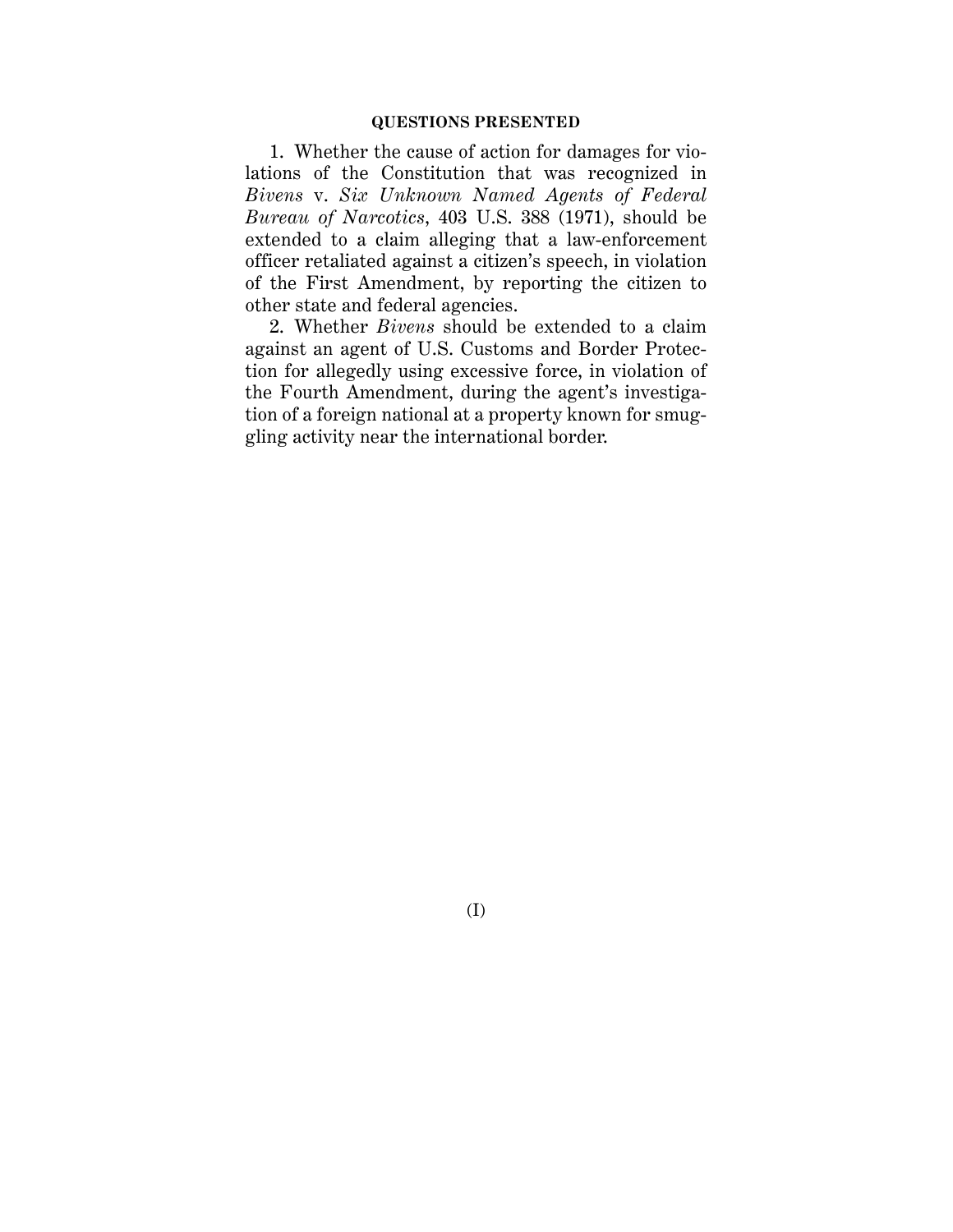# **TABLE OF CONTENTS**

| Argument:                                         |  |  |
|---------------------------------------------------|--|--|
| The Bivens remedy should not be extended to these |  |  |
|                                                   |  |  |
| A. For 40 years, this Court has consistently      |  |  |
| declined to extend <i>Bivens</i> to new contexts  |  |  |
| where Congress is the more appropriate            |  |  |
| body to craft any damages remedy 11               |  |  |
| B. Respondent seeks to extend the Bivens          |  |  |
|                                                   |  |  |
| 1. Respondent's First Amendment                   |  |  |
| retaliation claim would extend Bivens             |  |  |
|                                                   |  |  |
| Respondent's Fourth Amendment claim<br>2.         |  |  |
| challenging actions during a Border               |  |  |
| Patrol agent's investigation near the             |  |  |
| border presents a new context 17                  |  |  |
| C. Congress is the appropriate body to decide     |  |  |
| whether to provide a damages remedy in the        |  |  |
|                                                   |  |  |
| Multiple special factors counsel against<br>1.    |  |  |
| extending the <i>Bivens</i> remedy to First       |  |  |
| Amendment retaliation claims 19                   |  |  |
| 2. Multiple special factors counsel against       |  |  |
| extending Bivens to investigating                 |  |  |
| immigration violations and smuggling              |  |  |
|                                                   |  |  |
|                                                   |  |  |

# (III)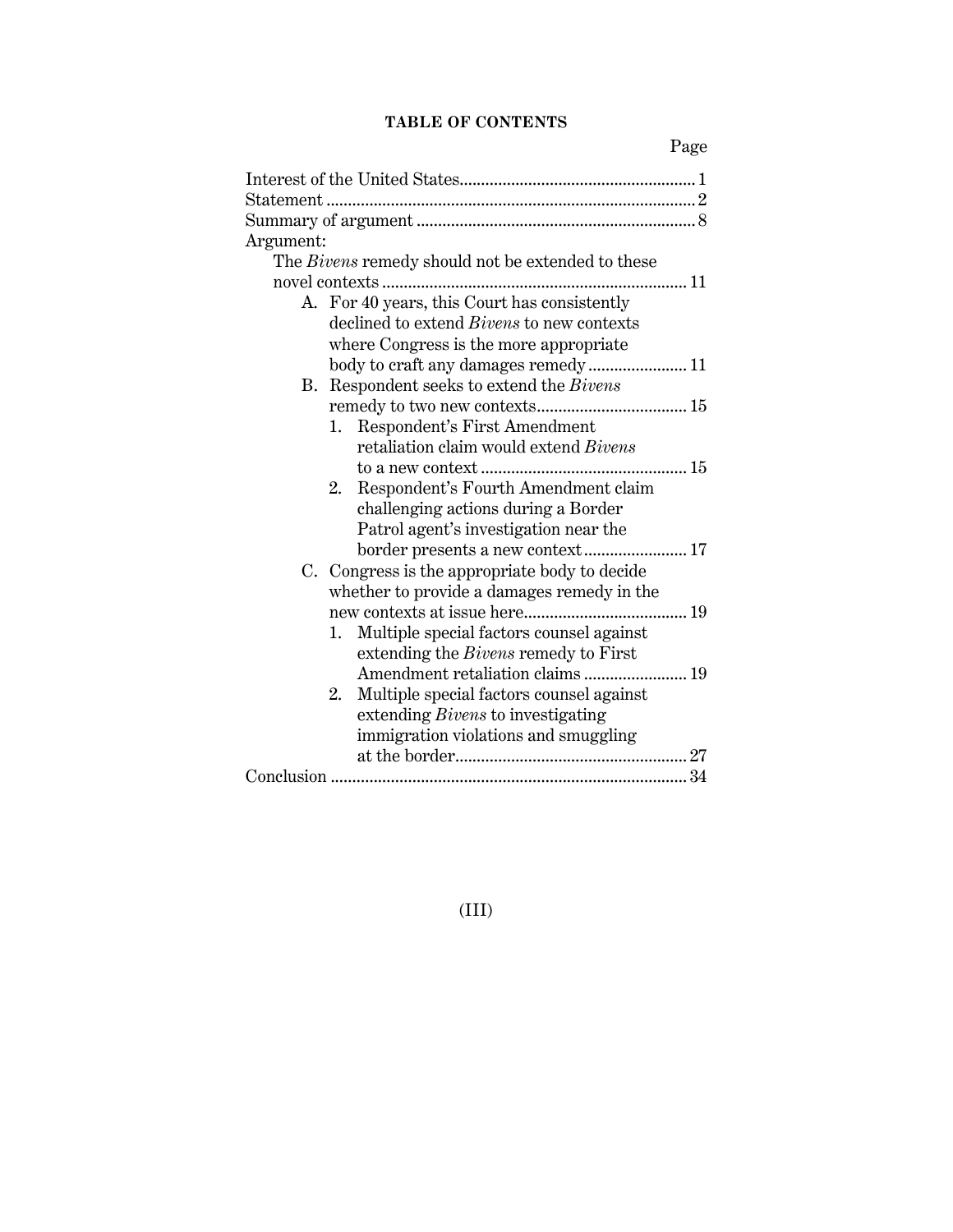# **TABLE OF AUTHORITIES**

| Cases:<br>Page                                          |
|---------------------------------------------------------|
| Ashcroft v. Iqbal, 556 U.S. 662 (2009) 16, 19, 20       |
|                                                         |
| Bivens v. Six Unknown Named Agents of                   |
| Fed. Bureau of Narcotics,                               |
|                                                         |
| Buenrostro v. Fajardo,                                  |
|                                                         |
| Bush v. Lucas, 462 U.S. 367 (1983)9, 13, 20, 23, 24, 25 |
| Carlson v. Green, 446 U.S. 14 (1980) 12, 33             |
| Chappell v. Wallace, 462 U.S. 296 (1983) 13, 29         |
| Correctional Servs. Corp. v. Malesko,                   |
|                                                         |
|                                                         |
| Davis v. Passman, 442 U.S. 228 (1979) 12                |
|                                                         |
| Elhady v. Unidentified CBP Agents,                      |
| No. 20-1339, 2021 WL 5410758                            |
|                                                         |
|                                                         |
| Harisiades v. Shaughnessy, 342 U.S. 580 (1952) 18       |
| Hartman v. Moore, 547 U.S. 250 (2006) 6, 8, 16, 22, 25  |
| Hernández v. Mesa, 140 S. Ct. 735 (2020)  passim        |
| Hudson Valley Black Press v. IRS,                       |
|                                                         |
| J.I. Case Co. v. Borak, 377 U.S. 426 (1964) 13          |
| Loumiet v. United States, 948 F.3d 376 (D.C. Cir.),     |
|                                                         |
|                                                         |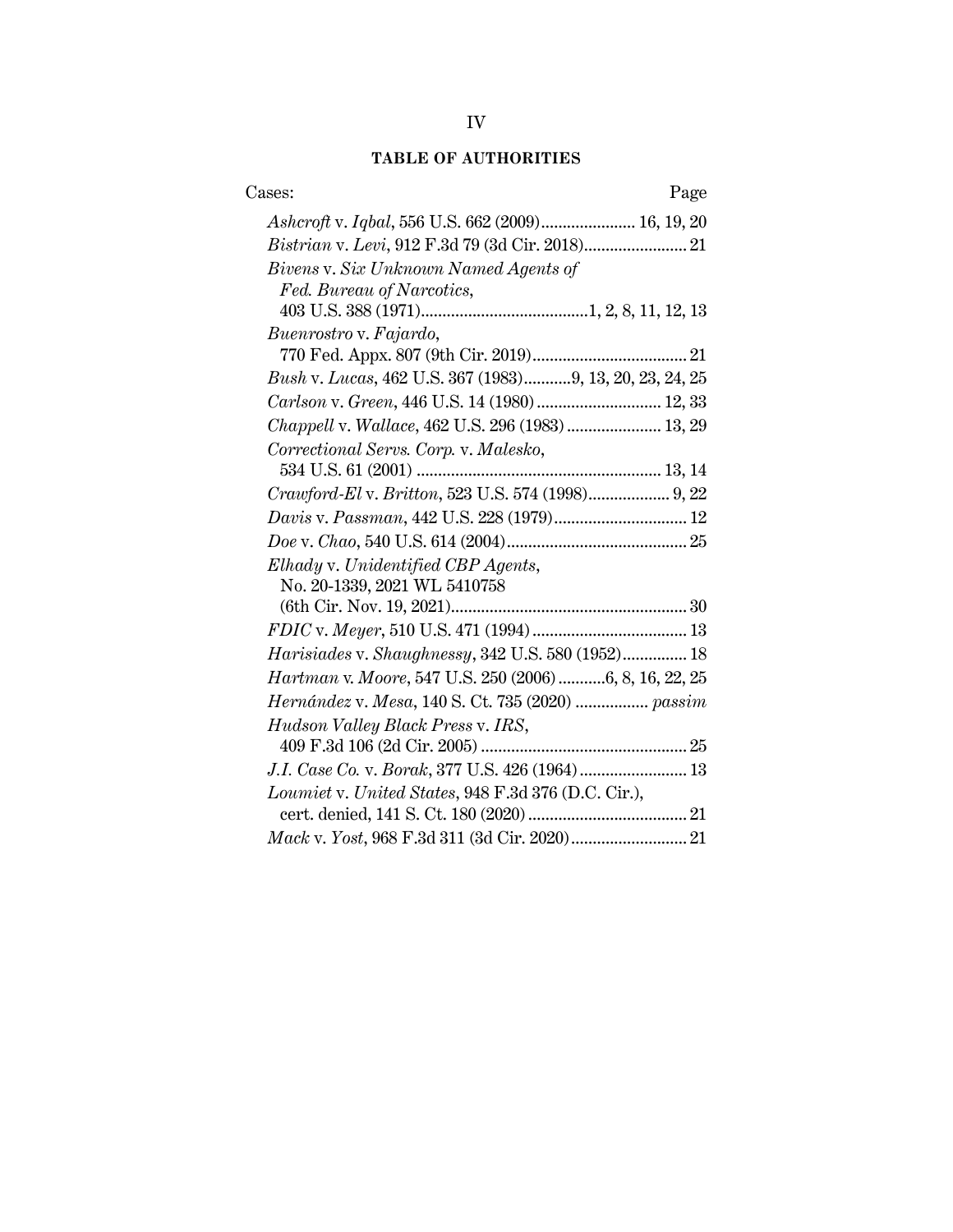| Cases—Continued:                                          | Page |
|-----------------------------------------------------------|------|
| <i>Maria S. v. Garza</i> , 912 F.3d 778 (5th Cir.),       |      |
|                                                           |      |
| Minneci v. Pollard, 565 U.S. 118 (2012)  13, 26           |      |
| Nestlé USA, Inc. v. Doe, 141 S. Ct. 1931 (2021)  15       |      |
|                                                           |      |
| Petzold v. Rostollan, 946 F.3d 242 (5th Cir. 2019) 21     |      |
| Reichle v. Howards, 566 U.S. 658 (2012) 17, 20, 23        |      |
| Schweiker v. Chilicky, 487 U.S. 412 (1988) 13, 24, 26, 27 |      |
|                                                           |      |
|                                                           |      |
| $Tun-Cos v. Perrotte, 922 F.3d 514 (4th Cir. 2019),$      |      |
|                                                           |      |
| United States v. Delgado-Garcia,                          |      |
| 374 F.3d 1337 (D.C. Cir. 2004),                           |      |
|                                                           |      |
| United States v. Montoya de Hernandez,                    |      |
|                                                           |      |
|                                                           |      |
| Vanderklok v. United States,                              |      |
|                                                           |      |
| Wilkie v. Robbins, 551 U.S. 537 (2007) 13, 21, 26, 27     |      |
|                                                           |      |
| Ziglar v. Abbasi, 137 S. Ct. 1843 (2017)  passim          |      |
|                                                           |      |

Constitution, statutes, and regulations:

| U.S. Const.:                                |  |
|---------------------------------------------|--|
|                                             |  |
|                                             |  |
|                                             |  |
|                                             |  |
| Federal Employees Liability Reform and Tort |  |
| Compensation Act of 1988 (Westfall Act),    |  |
|                                             |  |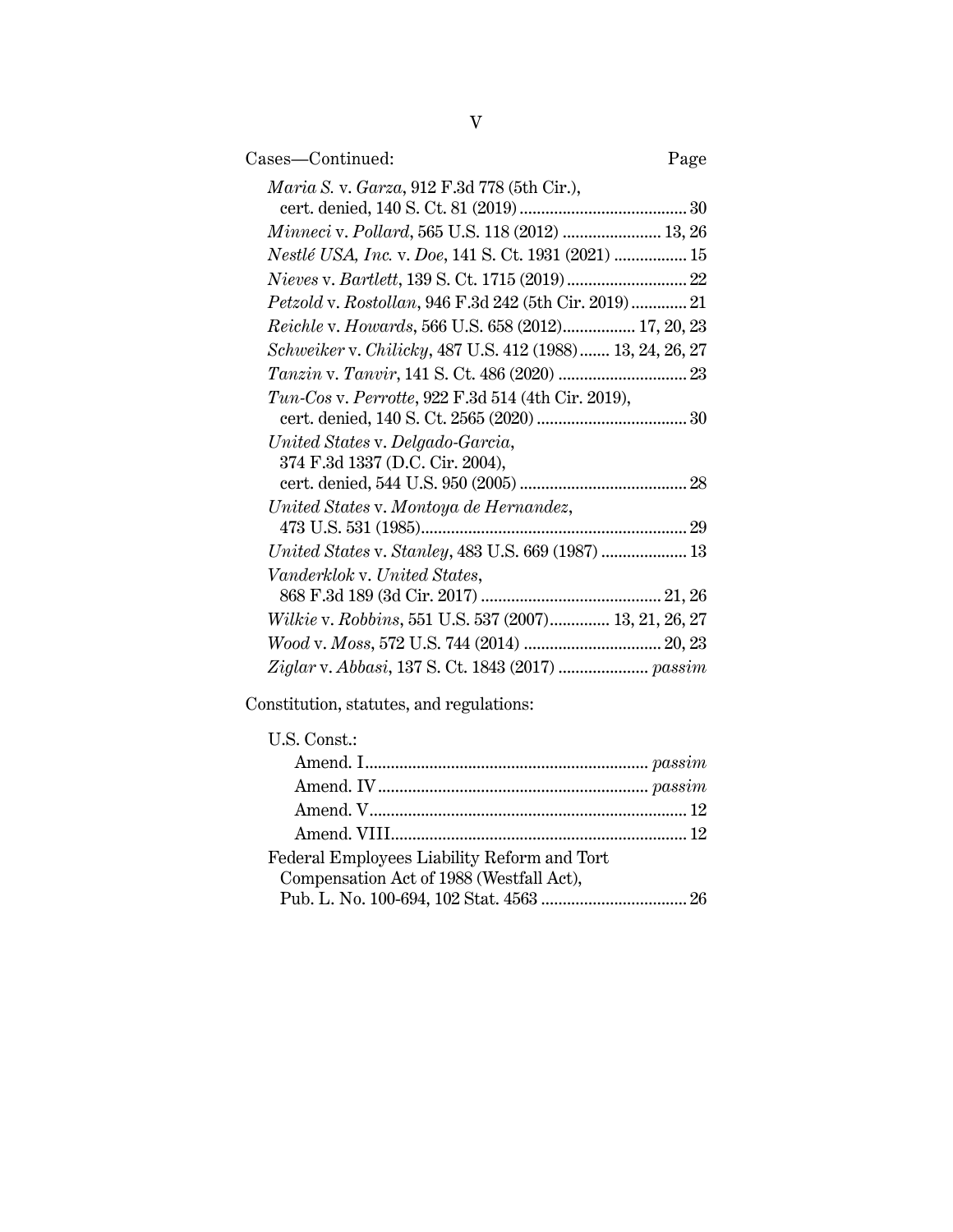| Statutes and regulations-Continued:                  | Page |
|------------------------------------------------------|------|
| Federal Tort Claims Act:                             |      |
|                                                      |      |
|                                                      |      |
|                                                      |      |
|                                                      |      |
| Privacy Act of 1974,                                 |      |
| Pub. L. No. 93-579, 88 Stat. 1896 (5 U.S.C. 552a) 25 |      |
|                                                      |      |
|                                                      |      |
|                                                      |      |
| Religious Freedom Restoration Act of 1993,           |      |
|                                                      |      |
|                                                      |      |
|                                                      |      |
|                                                      |      |
|                                                      |      |
|                                                      |      |
|                                                      |      |
|                                                      |      |
|                                                      |      |
|                                                      |      |
|                                                      |      |
|                                                      |      |
|                                                      |      |
|                                                      |      |
| 5 C.F.R.                                             |      |
|                                                      |      |
|                                                      |      |
|                                                      |      |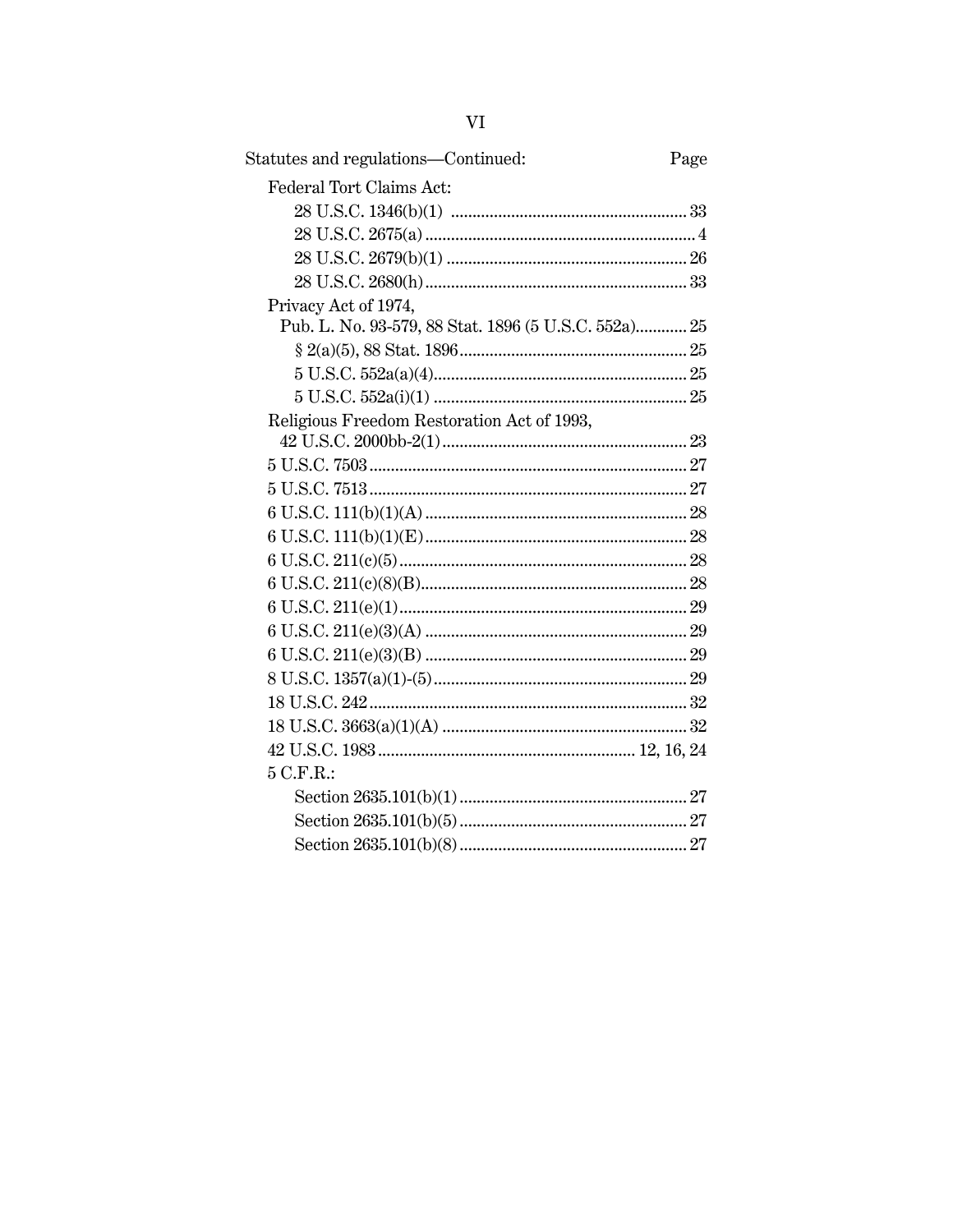| Regulations-Continued:                                             | Page |
|--------------------------------------------------------------------|------|
| 8 C.F.R.:                                                          |      |
|                                                                    |      |
|                                                                    |      |
|                                                                    |      |
|                                                                    |      |
| Miscellaneous:                                                     |      |
| U.S. Customs and Border Protection, Dep't of<br>Homeland Security: |      |
| <i>Blaine Sector Washington (Aug. 19, 2021),</i>                   |      |
| <b>CBP</b> Use of Force - Administrative Guidelines                |      |
| and Procedures Handbook (Jan. 2021),                               |      |
|                                                                    |      |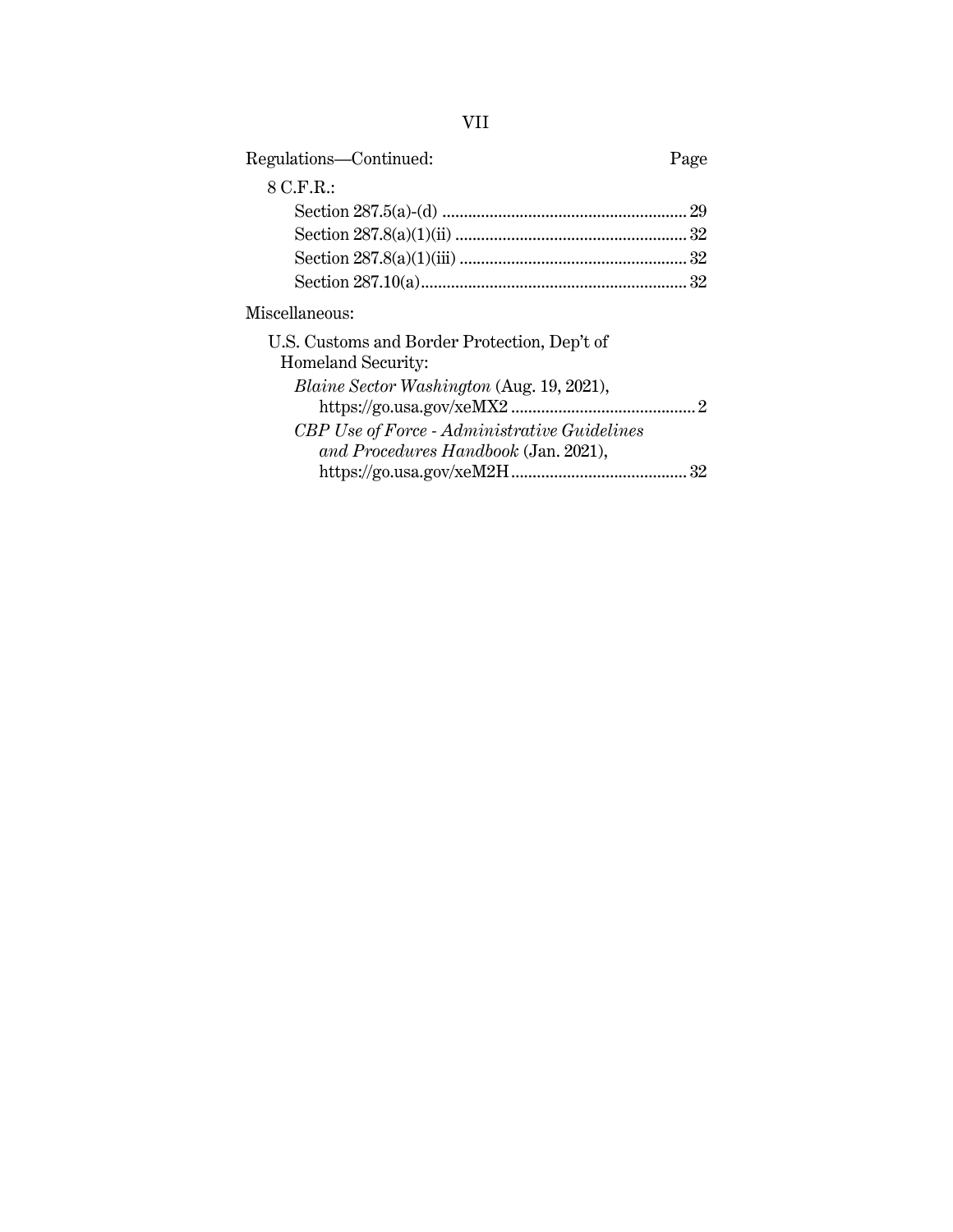# In the Supreme Court of the United States

No. 21-147 ERIK EGBERT, PETITIONER

*v.*

ROBERT BOULE

*ON WRIT OF CERTIORARI TO THE UNITED STATES COURT OF APPEALS FOR THE NINTH CIRCUIT* 

## **BRIEF FOR THE UNITED STATES AS AMICUS CURIAE SUPPORTING PETITIONER**

### **INTEREST OF THE UNITED STATES**

This case concerns claims for damages under *Bivens*  v. *Six Unknown Named Agents of Federal Bureau of Narcotics*, 403 U.S. 388 (1971), against an agent of the U.S. Border Patrol, a component of U.S. Customs and Border Protection (CBP), arising from the agent's allegedly unconstitutional search and seizure during an investigation of a foreign national near the international border, and from the agent's subsequent alleged retaliation in response to a complaint to his supervisors. The United States has a substantial interest in this matter. *Bivens* suits are brought against federal officials and have the potential to affect how they perform their duties, including those involving national security and immigration. And defendants in *Bivens* cases are often represented by the Department of Justice. The federal

(1)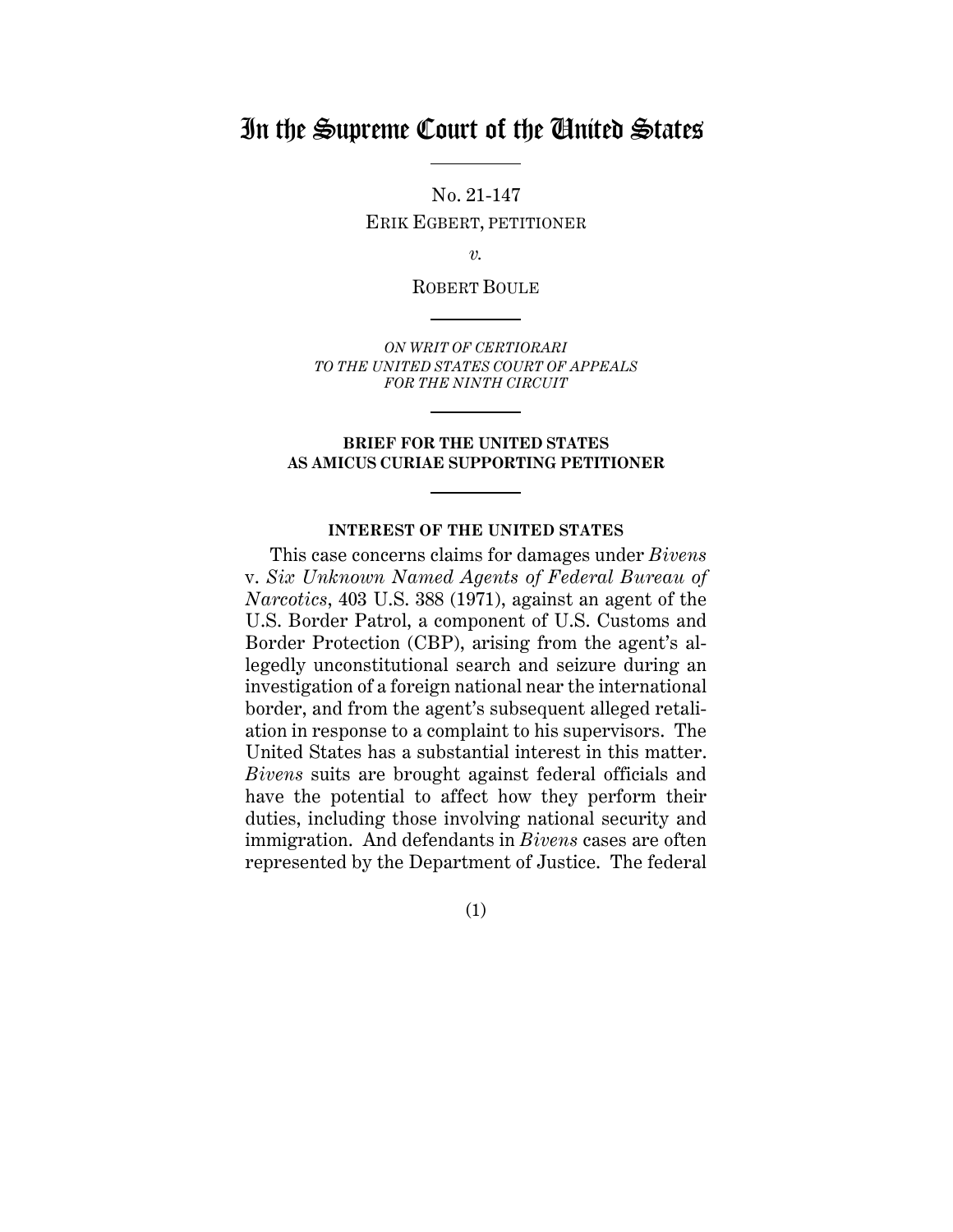government has participated in many of this Court's *Bivens* cases as an amicus curiae or as counsel to a party, including *Hernández* v. *Mesa*, 140 S. Ct. 735, 743 (2020), *Ziglar* v. *Abbasi*, 137 S. Ct. 1843, 1857 (2017), and *Bivens* itself.

### **STATEMENT**

In *Bivens*, *supra*, this Court recognized a cause of action for damages against federal drug-enforcement officers who allegedly violated the Fourth Amendment by conducting a warrantless search and arrest of a U.S. citizen at his home in New York City. In this case, respondent seeks to invoke *Bivens* to recover damages from petitioner, a Border Patrol agent, for injuries allegedly arising from petitioner's investigation near the U.S.–Canada border of a foreign national who might have been there to engage in illegal cross-border activities. Respondent also seeks damages for petitioner's act of reporting him to certain federal and state authorities, which respondent alleges was retaliation for respondent's complaints about petitioner to Border Patrol superiors. Respondent contends that the judicially created *Bivens* remedy should be extended to those alleged violations of the First and Fourth Amendments.

1. Respondent owns, operates, and lives in a small hotel called Smuggler's Inn in Blaine, Washington. Pet. App. 32a, 49a. Blaine is a small town on the Nation's northern border where cross-border smuggling activity is common. See, *e.g.*, CBP, *Blaine Sector Washington* (Aug. 19, 2021), https://go.usa.gov/xeMX2. Smuggler's Inn itself is located right at the border: It abuts 0 Avenue—a two-lane road in Canada that marks the international boundary. See J.A. 100-101, 112 (photos). It is unlawful to cross the border at respondent's property, but the area is nevertheless "known for cross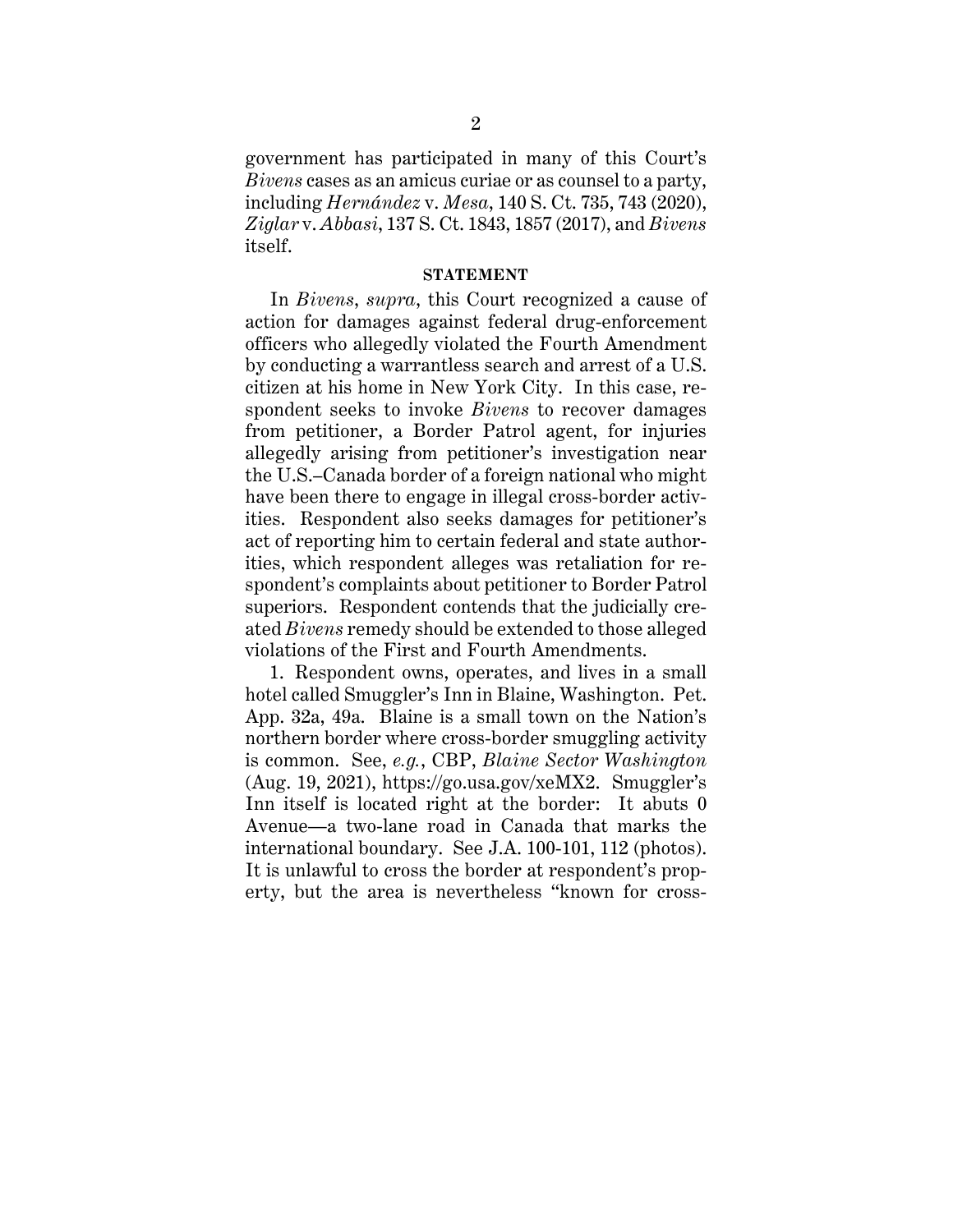border smuggling of people, drugs, illicit money[,] and items of significance to criminal organizations." Pet. App. 49a; see Br. in Opp. 3. "Large shipments of cocaine, methamphetamine, ecstasy, and opiates have previously been intercepted" there. Pet. App. 9a (Bumatay, J., dissenting).

Owing to the prevalence of illegal activity at his property, respondent has had various interactions with law enforcement. At times he has been "a paid informant" for U.S. law enforcement—including at the time of the events in this case—and has provided information "about guests at his inn" that "resulted in numerous arrests." Pet. App. 32a-33a. But respondent himself has also been arrested by Canadian authorities and pleaded guilty to aiding persons in unlawfully crossing the border into Canada. See *id.* at 9a & n.3 (Bumatay, J., dissenting); see also Br. in Opp. 11 n.3.

Petitioner Erik Egbert is a U.S. Border Patrol agent who has "been to Smuggler's Inn many times" as part of his job duties and has "apprehended persons who had illegally crossed the border" there. Pet. App. 9a (Bumatay, J., dissenting). On March 20, 2014, respondent told Agent Egbert that a guest would be arriving at Smuggler's Inn who had flown into the United States from Turkey the previous night. *Id.* at 33a. Respondent reported that the Turkish guest had arrived in New York, had flown to Seattle, and was presently being driven another 125 miles to Smuggler's Inn. *Ibid.* Agent Egbert considered that activity suspicious: he could think of "no legitimate reason a person would travel from Turkey to stay at a rundown bed-and-breakfast on the border in Blaine," and he thought the Turkish guest might attempt to cross illegally into Canada or else meet persons coming from Canada for illegal purposes. J.A. 104;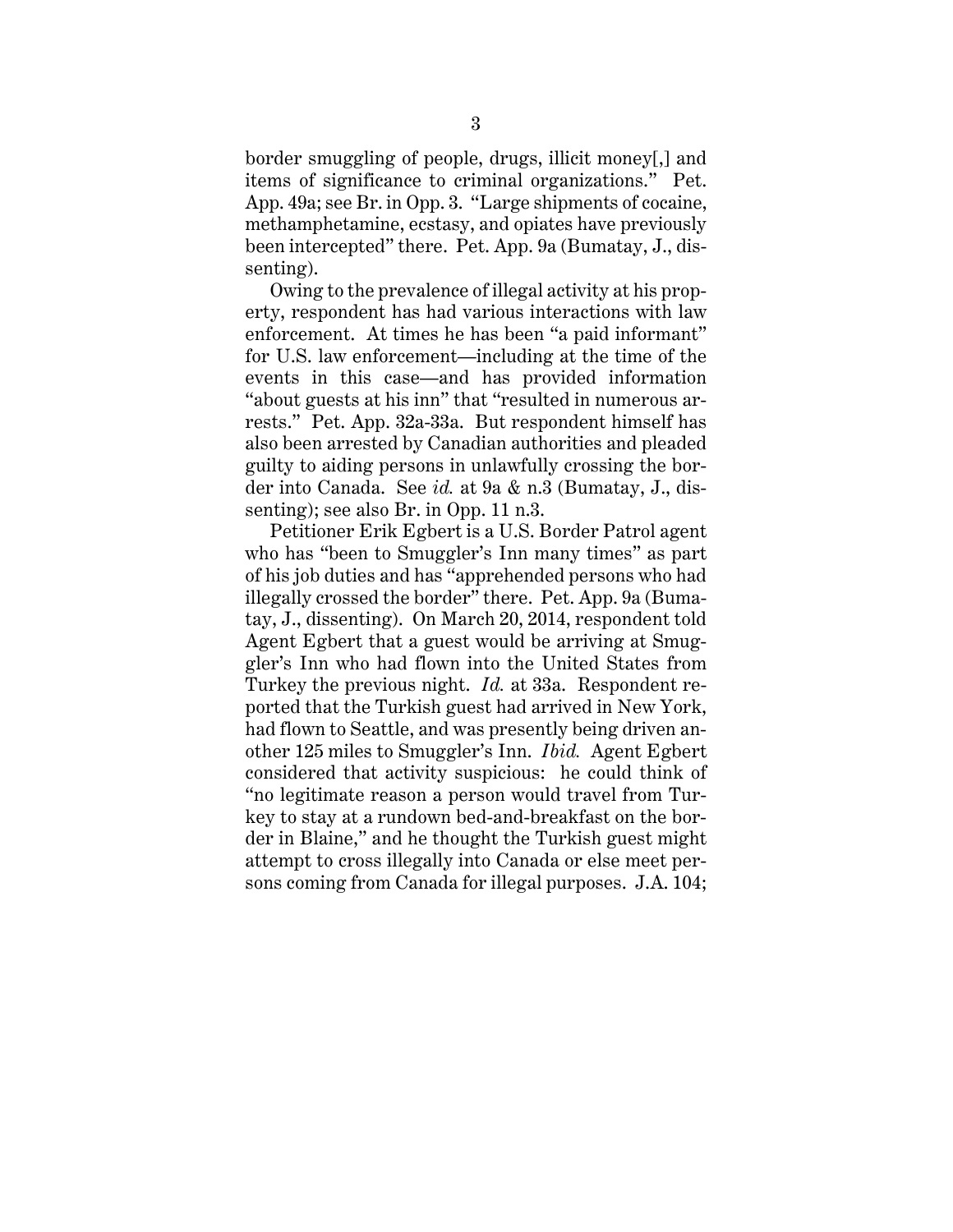see Pet. App. 27a (Bumatay, J, dissenting). To investigate further, Agent Egbert went to Smuggler's Inn and awaited the guest's arrival. *Id.* at 10a.

When the vehicle carrying the Turkish guest arrived, Agent Egbert followed it onto the property, intending to check the guest's immigration status. Pet. App. 50a-51a. Respondent, however, attempted to prevent that check by accusing Agent Egbert of trespassing, telling him to leave, and "mov[ing] between" him and the car with the guest. *Ibid.* Respondent alleges that Agent Egbert then shoved him against the car, grabbed him, and pushed him to the ground, causing injuries to his back for which he later sought medical treatment. *Id.* at 33a. Agent Egbert performed an immigration check, determined that the Turkish guest was lawfully present in the United States, and departed. *Ibid.*

Respondent complained about the incident to Agent Egbert's Border Patrol supervisors. Pet. App. 33a. Respondent alleges that Agent Egbert then retaliated against him by, among other things, making reports about him and his business to various state and federal agencies, including the Internal Revenue Service (IRS), which initiated an audit of his tax returns. *Id.* at 33a-34a. Respondent alleges that he paid an accountant over \$5000 to respond to the audit. *Id.* at 34a.

2. CBP has informed this Office that, after the March 2014 episode, respondent filed an administrative claim with CBP for \$7348 in damages—as required before bringing suit under the Federal Tort Claims Act (FTCA), see 28 U.S.C. 2675(a)—asserting that Agent Egbert had caused his back injury. See Pet. App. 28a (Bumatay, J., dissenting). The agency denied the claim in September 2014 after an investigation, "finding insufficient evidence of any wrongful or negligent act."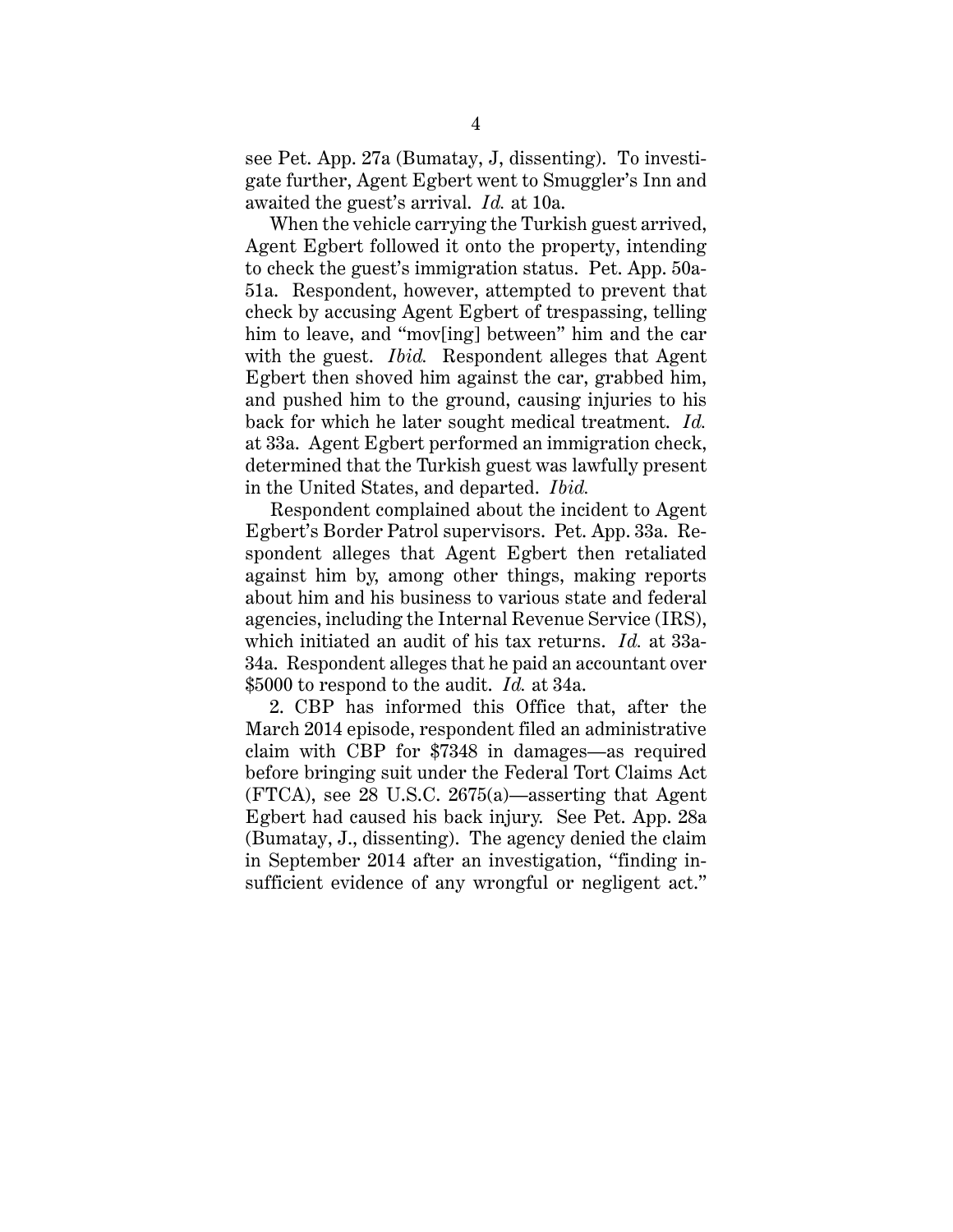CBP informed respondent that he could file an FTCA action within six months, but respondent did not do so. Instead, he waited until 2016 and then filed another administrative claim, this one for \$295,000, alleging excessive force as well as retaliation. CBP denied that claim as an untimely request for reconsideration.

Separately, in response to respondent's allegations of Agent Egbert's misconduct, CBP's Office of Internal Affairs conducted an investigation. See J.A. 166, 177- 178. CBP thereafter charged Egbert in an internal disciplinary process with making unauthorized disclosures and a failure to be forthcoming with investigators. The unauthorized-disclosure charge was not sustained in the disciplinary process, but the failure-to-be-forthcoming charge was sustained, and Egbert was disciplined as a result. See J.A. 182-184.

3. Respondent then brought this suit seeking damages from Agent Egbert under *Bivens*. The operative complaint claims that Egbert violated the Fourth Amendment by entering respondent's property without permission and using excessive force against him while performing the immigration check at Smuggler's Inn, and that Egbert later violated the First Amendment by retaliating against him. See J.A. 84-85.

The district court granted summary judgment to Agent Egbert, Pet. App. 48a-70a, finding that respondent's claims would each require "an unwarranted extension of *Bivens*" into a "new context" where "Congress is in the best position to evaluate the costs and benefits of a new legal remedy." *Id.* at 53a, 69a. The court further found that special factors counseled hesitation about extending *Bivens* to either claim. The Fourth Amendment claim would "raise significant separationof-powers concerns by implicating the other branches'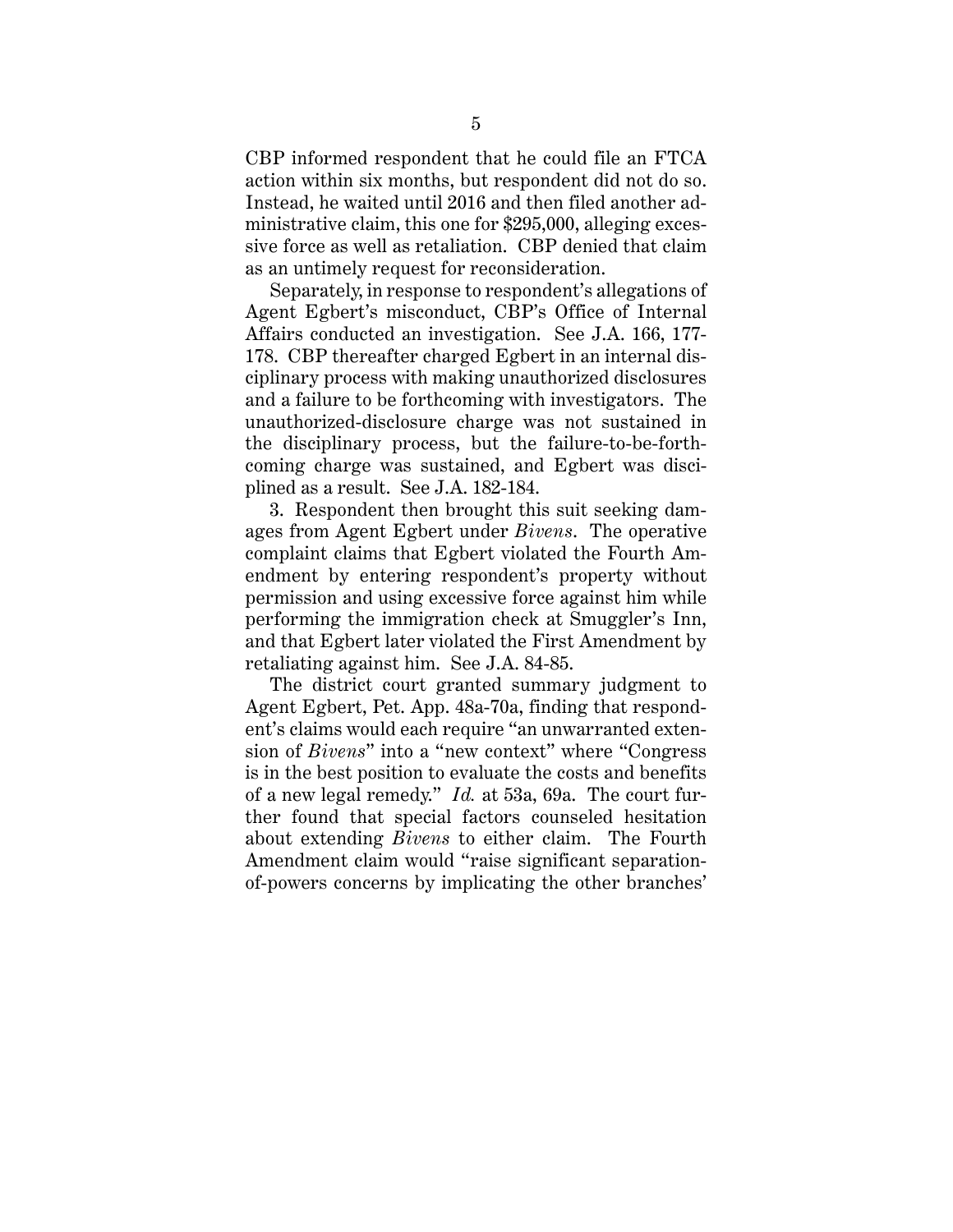national-security policies." *Id.* at 68a. In particular, "the risk of personal liability" could "cause Border Patrol agents to hesitate and second guess their daily decisions about whether and how to investigate suspicious activities near the border." *Id.* at 68a-69a. The court additionally observed that this Court "has never implied a *Bivens* action under any clause of the First Amendment." *Id.* at 55a.

4. The court of appeals reversed and remanded. Pet. App. 31a-47a (amended opinion). The court acknowledged that respondent's First and Fourth Amendment claims would both require extending *Bivens* into new contexts, but it concluded that no special factors counseled hesitation about those extensions. *Id.* at 36a, 42a.

In the court of appeals' view, respondent's Fourth Amendment claim would require only a "modest extension" of *Bivens*, because it is "a conventional Fourth Amendment excessive force claim arising out of actions by a rank-and-file border patrol agent on [respondent's] own property in the United States." Pet. App. 36a-38a. The court also found that there is "no adequate alternative remedy that would preclude a *Bivens* claim." *Id.* at 44a-46a.

On the First Amendment claim, the court of appeals found "even less reason to hesitate" before extending *Bivens*. Pet. App. 43a. While acknowledging that this Court "has never actually *held* that a First Amendment retaliation claim may be brought under *Bivens*," the court of appeals reasoned that this Court "explicitly stated \* \* \* that such a claim may be brought" in *Hartman* v. *Moore*, 547 U.S. 250, 256 (2006). Pet. App. 41a-42a. The court of appeals further stated that "retaliation is a well-established First Amendment claim," and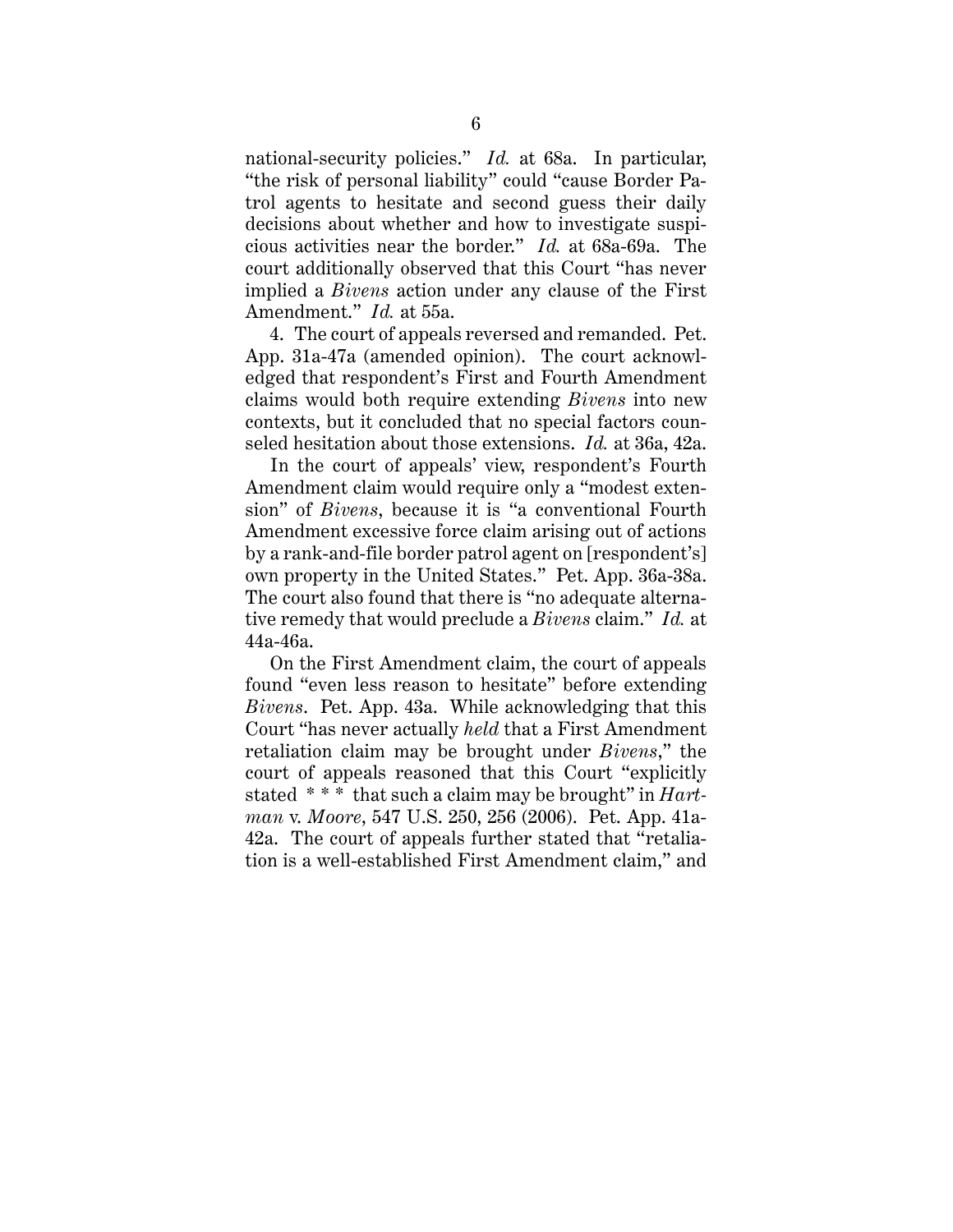Agent Egbert was not performing "official duties" when he allegedly retaliated against respondent. *Id.* at 43a.

5. The court of appeals denied a petition for rehearing en banc over the dissent of 12 judges. Pet. App. 7a.

Judge Bumatay's dissent, Pet. App. 7a-29a, joined by six other judges, stated that the panel "clearly erred in extending *Bivens* to *two* new contexts." *Id.* at 16a. Judge Bumatay found multiple reasons to hesitate before recognizing respondent's First Amendment retaliation claim, including Congress's failure to create any damages remedy for federal-officer retaliation and the existence of various potential alternative remedies. See *id.* at 17a-25a. On the Fourth Amendment claim, Judge Bumatay stated that declining to extend *Bivens* "should have been an easy call," *id.* at 26a, because "the subject of this litigation is a Border Patrol agent's conduct during an on-duty investigation of a foreign national, at a property known for smuggling activity, adjacent to an international border," *id.* at 27a. He observed that this Court has "firmly concluded that judges should refrain from extending *Bivens* when doing so would interfere with border enforcement," "which implicates an 'element of national security.'" *Id.* at 26a (quoting *Hernández*, 140 S. Ct. at 746).

Judge Owens dissented on the ground that legislative remedies are superior to judicially created causes of action as a means of enabling citizens to vindicate their constitutional rights. Pet. App. 29a-30a.

Judge Bress also dissented, joined by three other judges, finding it "self-evident that there are many reasons counseling hesitation" against respondent's expansions of *Bivens* and stating that "the panel decision is significantly out of step with modern Supreme Court cases." Pet. App. 30a-31a.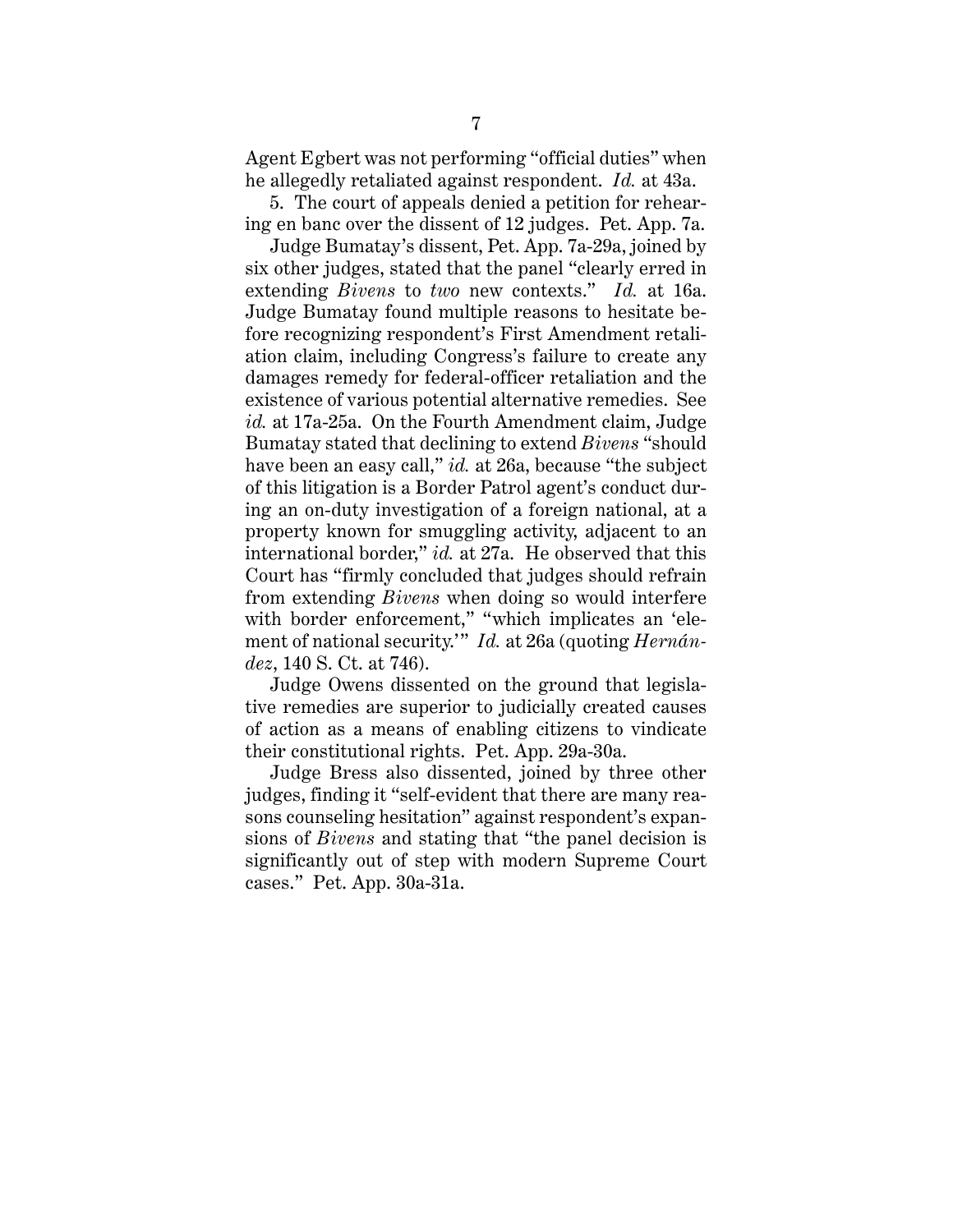#### **SUMMARY OF ARGUMENT**

The judicially created damages remedy that was recognized in *Bivens* v. *Six Unknown Named Agents of Federal Bureau of Narcotics*, 403 U.S. 388 (1971), for an unconstitutional search and seizure during a federal narcotics investigation at a home, should not be extended to the markedly different claims in this case.

A. When a plaintiff asserts a *Bivens* claim, a court must apply a two-step inquiry that asks whether the claim arises in a new context and considers whether special factors counsel hesitation about extending *Bivens* to the claim. See *Hernández* v. *Mesa*, 140 S. Ct. 735, 743 (2020). In applying that standard, this "Court has made clear that expanding the *Bivens* remedy is now a 'disfavored' judicial activity" in light of "the notable change in the Court's approach to recognizing implied causes of action." *Ziglar* v. *Abbasi*, 137 S. Ct. 1843, 1857 (2017) (citation omitted). For more than 40 years, the Court has "consistently refused to extend *Bivens* to any new context or new category of defendants." *Ibid.* (citation omitted). And the Court has admonished that, if there are "any 'special factors that counsel hesitation' about" extending *Bivens* to a new context, then courts must refrain from doing so out of respect for Congress's role in creating federal causes of action. *Hernández*, 140 S. Ct. at 743 (brackets and citation omitted); see *Abbassi*, 137 S. Ct. at 1858.

B. The court of appeals extended *Bivens* to two contexts that it acknowledged were novel. This Court's cases recognizing a *Bivens* remedy did not involve First Amendment claims. Contrary to the court of appeals' suggestion that this Court endorsed a retaliation claim like respondent's in *Hartman* v. *Moore*, 547 U.S. 250 (2006), the Court's holding there "d[id] not go beyond"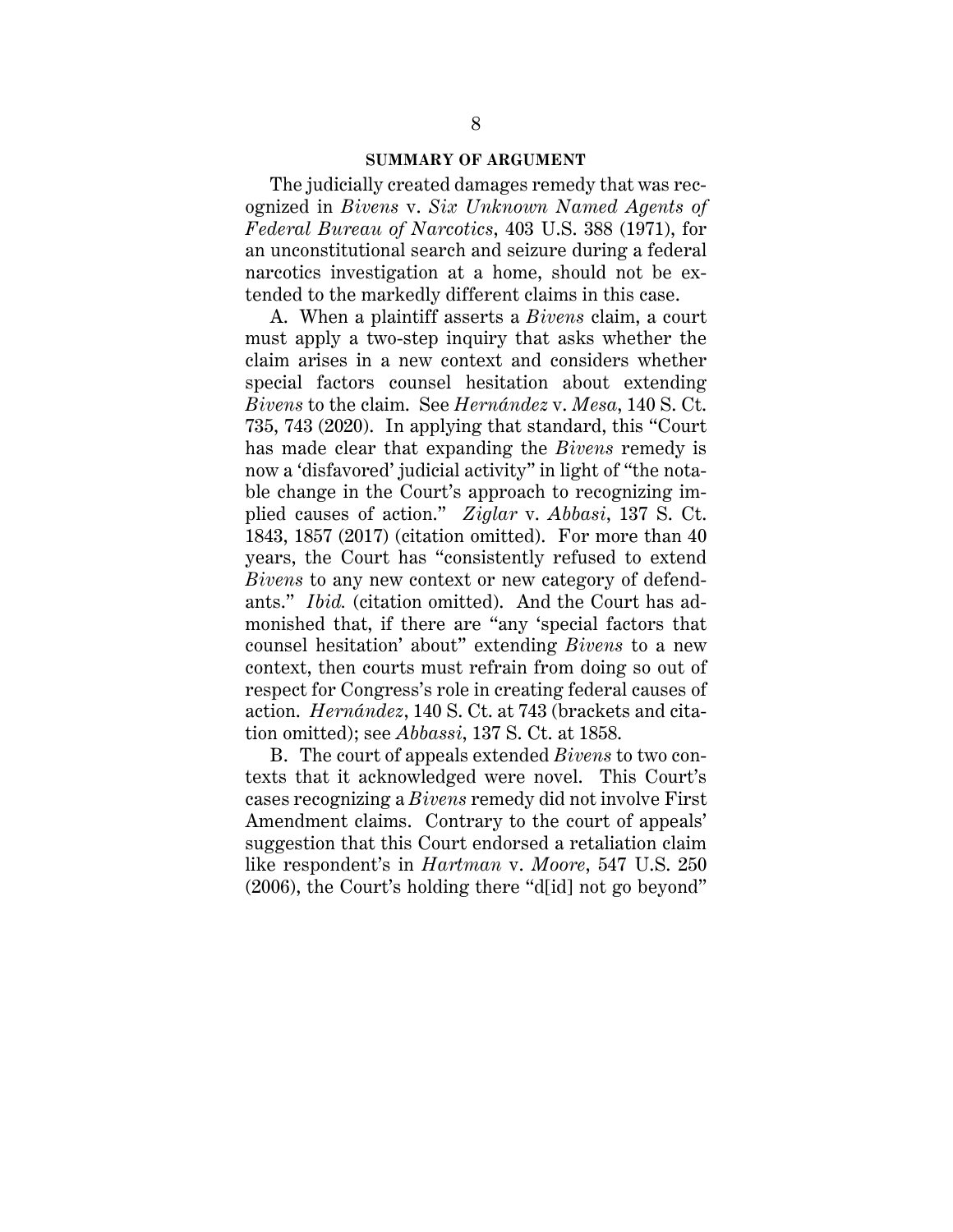defining an element of a retaliatory prosecution claim, *id.* at 257 n.5. And respondent's Fourth Amendment claim is meaningfully different from the claim in *Bivens*. The altercation at issue here occurred when respondent deliberately interfered with a Border Patrol agent's investigation of a foreign national who the officer had reason to suspect had traveled to the border to engage in illegal cross-border activities. Moreover, that investigation was taking place just steps from the international border. This Court has recognized the direct connection between policing the border and national security, and Fourth Amendment claims arising from such policing "implicate[] an element of national security" that was not at issue in *Bivens*. *Hernández*, 140 S. Ct. at 746.

C. Several special factors counsel against extending the *Bivens* remedy to the new contexts presented here.

1. This Court should not extend *Bivens* to First Amendment claims for alleged retaliation by lawenforcement officers. As the Court has explained, retaliation claims might adversely affect federal personnel in the performance of their duties, and "Congress is in a far better position than a court" to evaluate the costs and benefits. *Bush* v. *Lucas*, 462 U.S. 367, 389 (1983).

This Court has further observed that retaliation claims, which depend on an officer's motive for acting, are "easy to allege and hard to disprove." *Crawford-El*  v. *Britton*, 523 U.S. 574, 584-585 (1998) (citation omitted). The vast range of governmental actions that could give rise to retaliation claims, and the difficulties the Court has noted in calibrating such claims to avoid disrupting law-enforcement functions in particular, indicate that "Congress might doubt the efficacy or necessity of a damages remedy" in this setting. *Hernán-*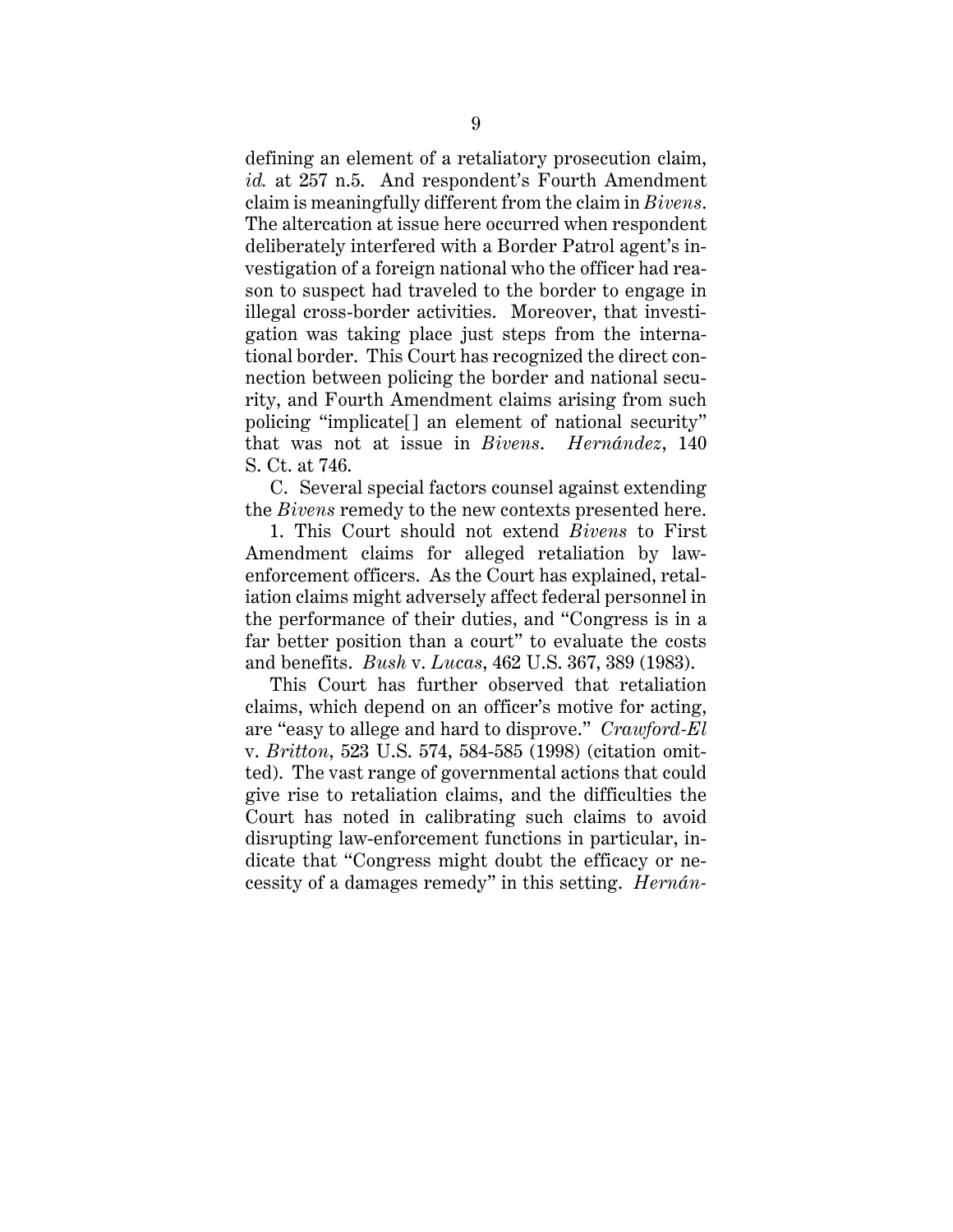*dez*, 140 S. Ct. at 743 (citation omitted). Congress's creation of various alternative remedial mechanisms for protecting against retaliatory conduct is another "convincing reason" why the Judiciary should not create its own damages remedy to address that misconduct. *Abbasi*, 137 S. Ct. at 1858 (citation omitted).

2. Nor should this Court extend *Bivens* to a Fourth Amendment claim arising from a Border Patrol agent's investigation near the border of a foreign national for potential immigration violations or smuggling activity. This Court explained in *Hernández* that "the conduct of agents positioned at the border has a clear and strong connection to national security," and "the risk of undermining border security provides reason to hesitate before extending *Bivens* into this field." 140 S. Ct. at 746- 747. Decisions about national security are "'delicate, complex, and involve large elements of prophecy' for which 'the Judiciary has neither aptitude, facilities, nor responsibility.'" *Id.* at 749 (brackets and citation omitted). The court of appeals erred in suggesting that respondent has a conventional Fourth Amendment claim because he is a U.S. citizen and the incident occurred on his property. At an appropriate level of generality, the facts alleged in the complaint concerning a Border Patrol agent's investigation at the border plainly implicate border security.

The Executive Branch uses various means to help ensure that Border Patrol agents fulfill their mission without unwarranted force, including CBP's detailed use-of-force policy, disciplinary investigations, and other administrative tools. Any further remedies that would hold Border Patrol agents personally liable in damages for malfeasances in performing their important work must be crafted by Congress.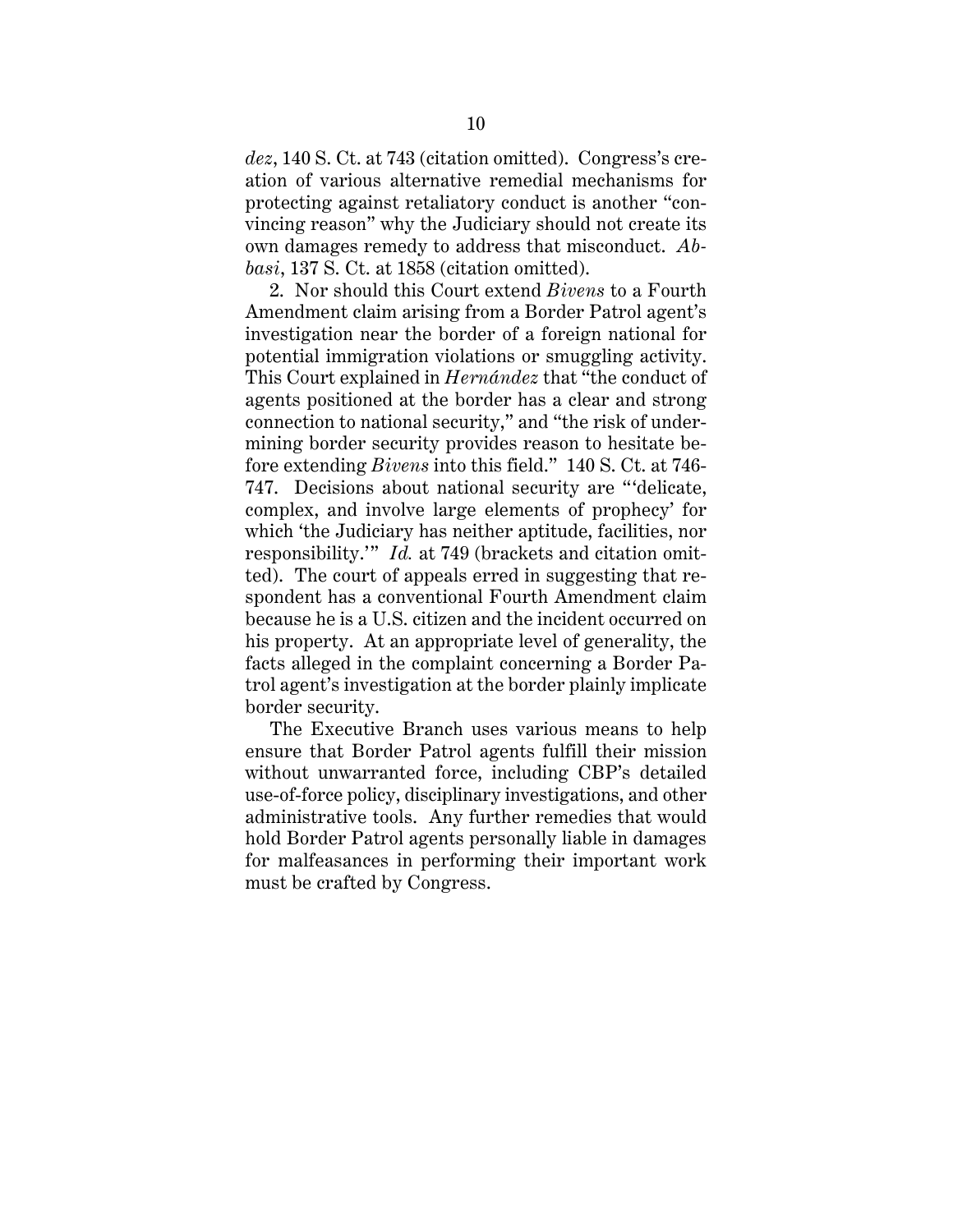#### **ARGUMENT**

## **THE** *BIVENS* **REMEDY SHOULD NOT BE EXTENDED TO THESE NOVEL CONTEXTS**

The court of appeals erred in expanding the cause of action from *Bivens* v. *Six Unknown Named Agents of Federal Bureau of Narcotics*, 403 U.S. 388 (1971), to the two new contexts presented by respondent's claims. To be clear, the United States does not condone the conduct that respondent alleges here: If the government determined that Agent Egbert used excessive force or retaliated against a citizen for protected speech, then he could and should have been subject to discipline. But the court of appeals' extensions of *Bivens* to respondent's claims would have a substantial and detrimental impact on the government and its employees, including increased risks to national security. The decision below is inconsistent with this Court's precedent, especially *Hernández* v. *Mesa*, 140 S. Ct. 735 (2020), and *Ziglar* v. *Abbasi*, 137 S. Ct. 1843 (2017).

## **A. For 40 Years, This Court Has Consistently Declined To Extend** *Bivens* **To New Contexts Where Congress Is The More Appropriate Body To Craft Any Damages Remedy**

1. As this Court has recently recounted, its 1971 decision in *Bivens* "broke new ground by holding that a person claiming to be the victim of an unlawful arrest and search" at his home "could bring a Fourth Amendment claim for damages against the responsible [federal] agents even though no federal statute authorized such a claim." *Hernández*, 140 S. Ct. at 741. "[I]n the 100 years leading up to *Bivens*, Congress did not provide a specific damages remedy for plaintiffs whose constitutional rights were violated by agents of the Federal Government." *Abbasi*, 137 S. Ct. at 1854. Congress in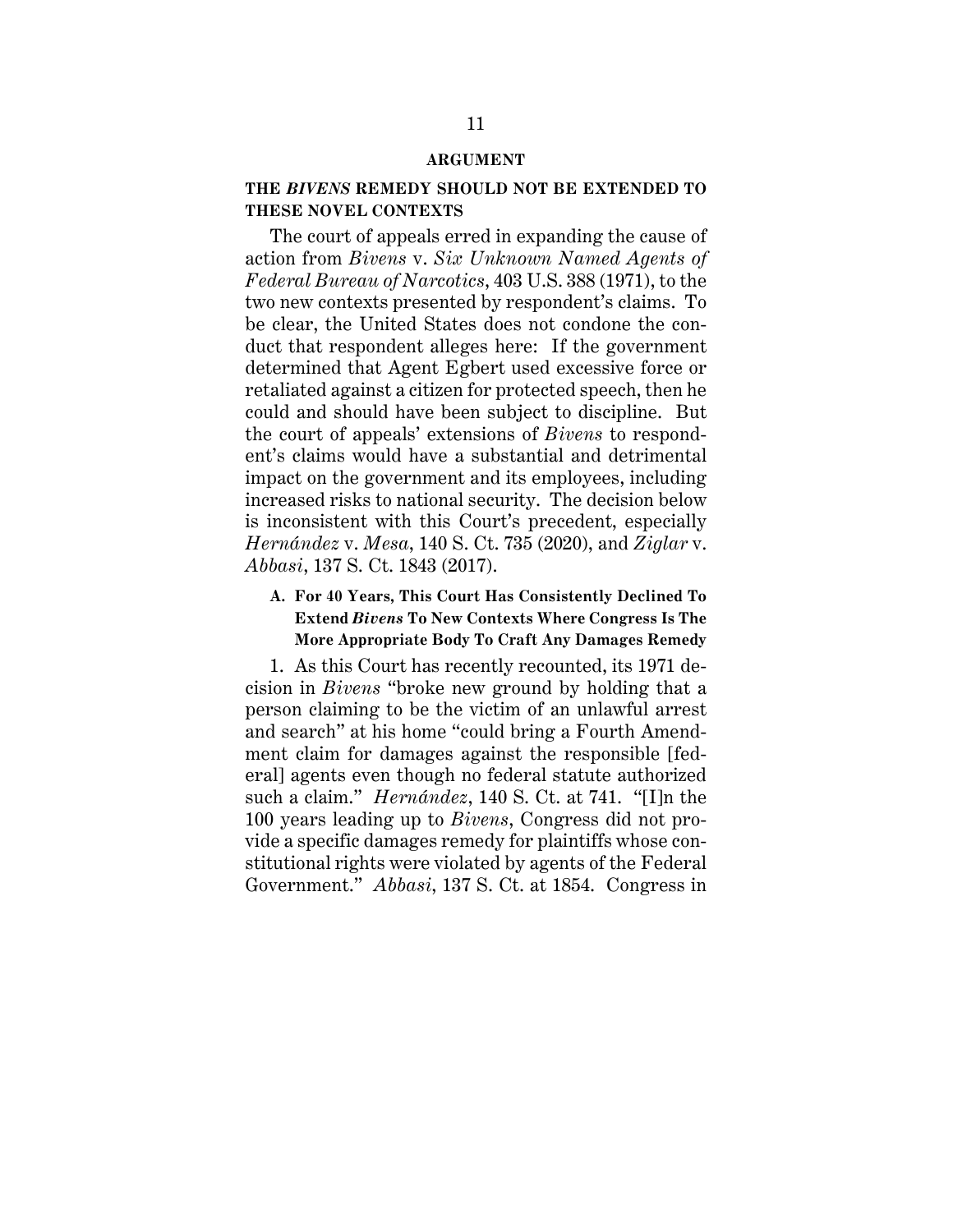1871 allowed injured persons to sue officials acting under color of *state* law for deprivations of rights under the Constitution and federal law, see 42 U.S.C. 1983, but "Congress did not create an analogous statute for federal officials." *Abbasi*, 137 S. Ct. at 1854. Instead, "the traditional way in which civil litigation addressed abusive conduct by federal officers was by subjecting them to liability for common-law torts." *Hernández*, 140 S. Ct. at 748.

*Bivens* followed a different approach. The Court reasoned that, although "the Fourth Amendment does not in so many words provide for its enforcement by an award of money damages for the consequences of its violation," federal courts could infer that "particular remedial mechanism," as they had done for claims alleging violations of various federal statutes. *Bivens*, 403 U.S. at 396-397. In creating that cause of action, however, the Court emphasized that the case presented "no special factors counselling hesitation in the absence of affirmative action by Congress." *Id.* at 396.

Since deciding *Bivens* in 1971, this Court has extended its holding only twice. See *Hernández*, 140 S. Ct. at 741. In *Davis* v. *Passman*, 442 U.S. 228 (1979), the Court allowed a congressional employee to sue for sex discrimination in violation of the Fifth Amendment. *Id.* at 248-249. And in *Carlson* v. *Green*, 446 U.S. 14 (1980), the Court allowed a suit against federal prison officials for Eighth Amendment violations arising from a failure to provide medical treatment that led to an inmate's death. *Id.* at 16, 19-23 & n.1. In each case, the Court reiterated that it found "no special factors counselling hesitation." *Id.* at 19; see *Davis*, 442 U.S. at 245.

"After those decisions, however, the Court changed course." *Hernández*, 140 S. Ct. at 741. In the more than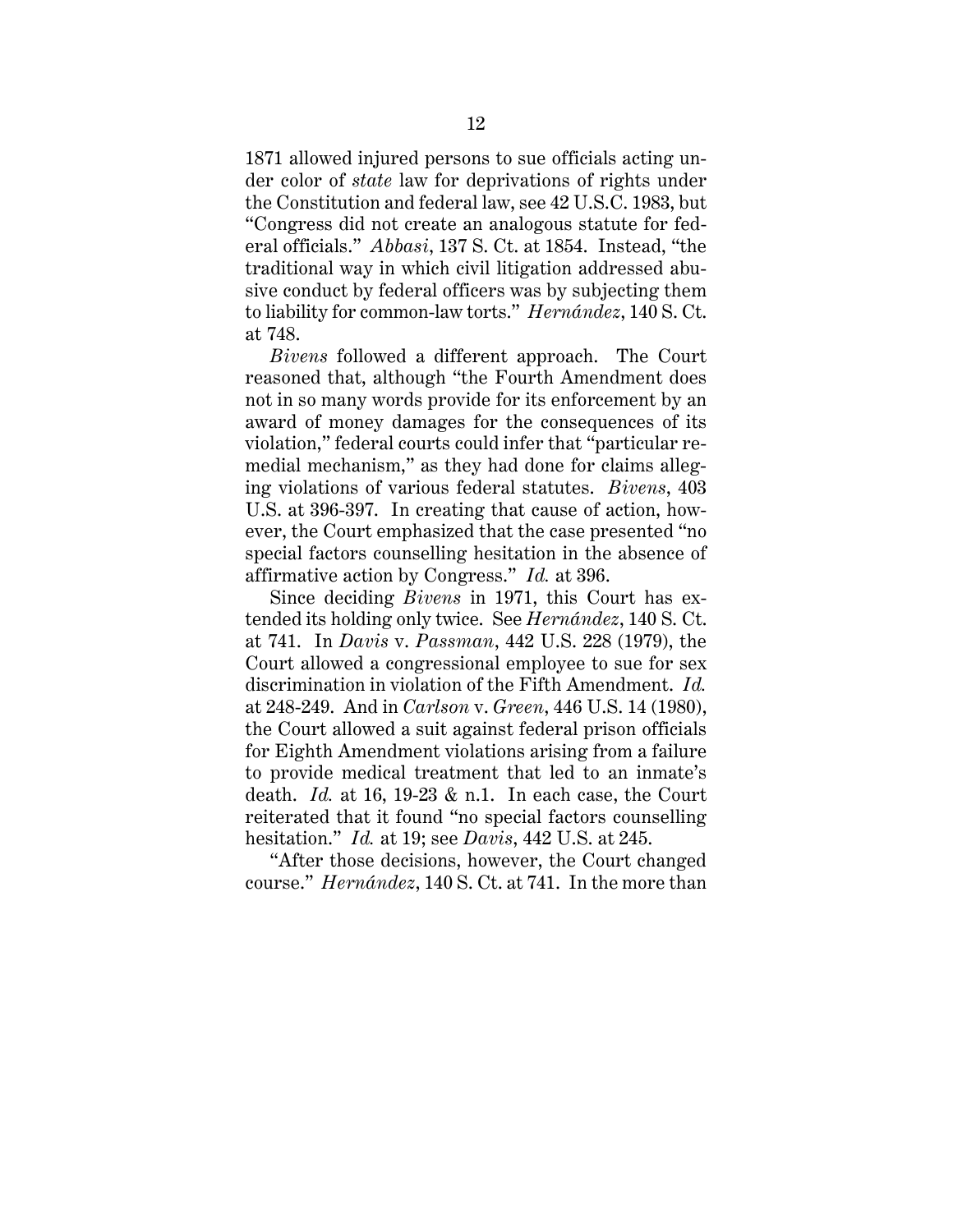40 years since *Carlson*, this Court has "consistently refused to extend *Bivens* to any new context or new category of defendants." *Abbasi*, 137 S. Ct. at 1857 (citation omitted). Ten decisions of this Court have squarely rejected efforts to extend *Bivens*. See *Hernández*, *supra*; *Abbasi*, *supra*; *Minneci* v. *Pollard*, 565 U.S. 118 (2012); *Wilkie* v. *Robbins*, 551 U.S. 537 (2007); *Correctional Servs. Corp.* v. *Malesko*, 534 U.S. 61 (2001); *FDIC* v. *Meyer*, 510 U.S. 471 (1994); *Schweiker* v. *Chilicky*, 487 U.S. 412 (1988); *United States* v. *Stanley*, 483 U.S. 669 (1987); *Bush* v. *Lucas*, 462 U.S. 367 (1983); *Chappell* v. *Wallace*, 462 U.S. 296 (1983).

This Court's refusal to extend *Bivens* in those cases reflects its changed understanding of the scope of judicial authority to create private rights of action. See *Hernández*, 140 S. Ct. at 741; *Abbasi*, 137 S. Ct. at 1855- 1856. The reasoning of *Bivens* "rel[ied] largely on earlier decisions implying private damages actions into federal statutes." *Malesko*, 534 U.S. at 67; see *Bivens*, 403 U.S. at 397 (citing *J.I. Case Co.* v. *Borak*, 377 U.S. 426 (1964)); *Bivens*, 403 U.S. at 402-403 & n.4 (Harlan, J., concurring in the judgment) (same). "*Bivens*, *Davis*, and *Carlson* were [thus] the products of" another "era"—an "'*ancien regime*'" under which "'the Court assumed it to be a proper judicial function "to provide such remedies as are necessary to make effective" a statute's purpose'" and was therefore willing to infer "'causes of action not explicit in the statutory text itself.'" *Hernández*, 140 S. Ct. at 741 (quoting *Abbasi*, 137 S. Ct. at 1855).

The Court has since come "to appreciate more fully the tension between this practice and the Constitution's separation of legislative and judicial power." *Hernández*, 140 S. Ct. at 741. "[W]hen a court recognizes an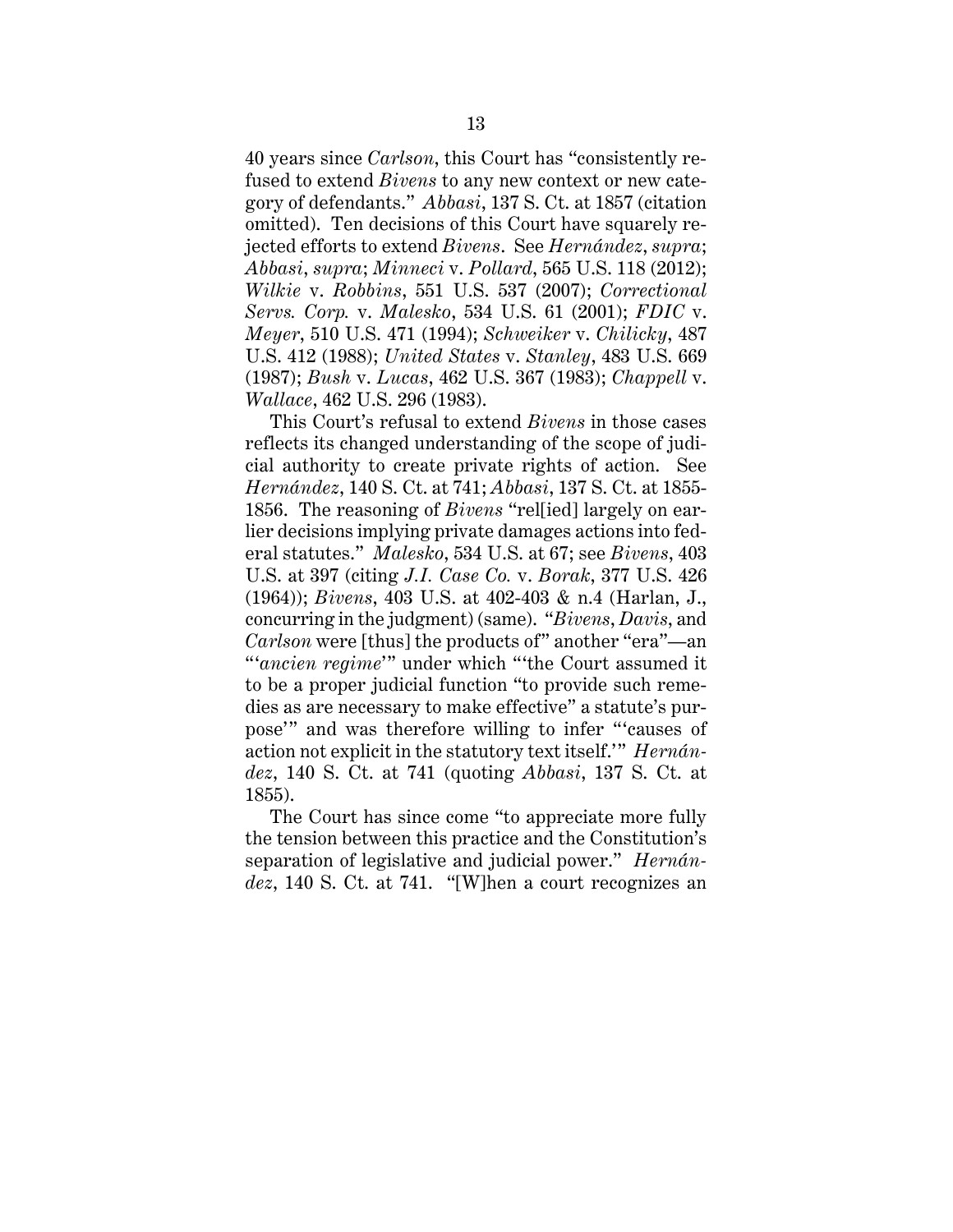implied claim for damages on the ground that doing so furthers the 'purpose' of the law, the court risks arrogating legislative power," because "a lawmaking body that enacts a provision that creates a right or prohibits specified conduct may not wish to pursue the provision's purpose to the extent of authorizing private suits for damages." *Id.* at 741-742. A novel damages action implicates "a number of economic and governmental concerns," including by "often creat[ing] substantial costs" for "defense and indemnification," as well as "the time and administrative costs attendant upon intrusions resulting from the discovery and trial process." *Abbasi*, 137 S. Ct. at 1856. An issue that requires such "a host of considerations that must be weighed and appraised \* \* \* should be committed to those who write the laws rather than those who interpret them." *Id.* at 1857 (citation and internal quotation marks omitted). This Court accordingly has "retreated from [its] previous willingness to imply a cause of action where Congress has not provided one," *Malesko*, 534 U.S. at 67 n.3, and has stated that "expanding the *Bivens* remedy is now a 'disfavored' judicial activity," *Abbasi*, 137 S. Ct. at 1857 (citation omitted).

2. Against that backdrop, this Court has explained that when a plaintiff asserts a *Bivens* claim, a court must apply a "two-step inquiry" to determine whether the claim can proceed. *Hernández*, 140 S. Ct. at 743. The court first asks whether the claim "arises in a 'new context' or involves a 'new category of defendants'" different from those in *Bivens*, *Davis,* and *Carlson*. *Ibid.* (quoting *Malesko*, 534 U.S. at 68). The court then considers "whether there are any 'special factors that counsel hesitation' about granting the extension." *Ibid.* (quoting *Abbasi*, 137 S. Ct. at 1880) (brackets omitted).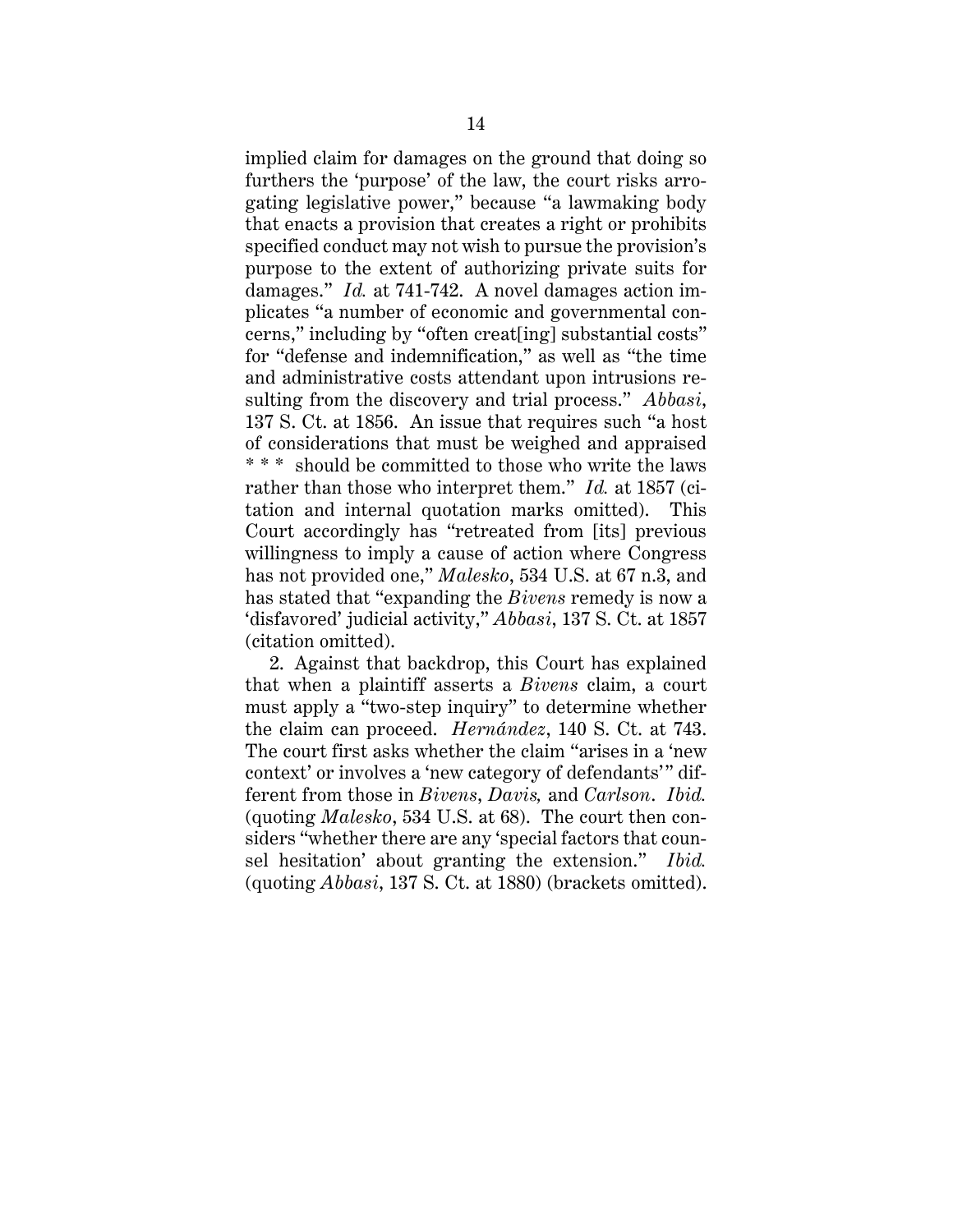If there are—if there is "reason to pause"—then the claim is not allowed. *Ibid.*; cf. *Nestlé USA, Inc.* v. *Doe*, 141 S. Ct. 1931, 1938-1939 (2021) (plurality opinion) ("A court 'must' not create a private right of action if it can identify even one 'sound reaso[n] to think Congress might doubt the efficacy or necessity of [the new] remedy.'") (citation omitted). In asking whether special factors counsel hesitation, the court gives important weight to "'separation-of-powers principles'" and "consider[s] the risk of interfering with the authority of the other branches." *Hernández*, 140 S. Ct. at 743 (quoting *Abbasi*, 137 S. Ct. at 1857).

Under that standard, the court of appeals erred in extending *Bivens* to two new contexts.

## **B. Respondent Seeks To Extend The** *Bivens* **Remedy To Two New Contexts**

Although the court of appeals ultimately erred in allowing respondent's claims to proceed, the court correctly observed (Pet. App. 36a, 42a) that those claims would require extending *Bivens* to new contexts. This Court's "understanding of a 'new context' is broad": a case is "new" if it differs in "'a meaningful way'" from the cases in which this Court has recognized *Bivens* remedies. *Hernández*, 140 S. Ct. at 743 (quoting *Abbasi*, 137 S. Ct. at 1859).

## *1. Respondent's First Amendment retaliation claim would extend* **Bivens** *to a new context*

The claims in *Bivens*, *Davis*, and *Carlson* did not involve the First Amendment. "A claim may arise in a new context" for purposes of the *Bivens* analysis "even if it is based on the same constitutional provision as a claim in a case in which a damages remedy was previously recognized." *Hernández*, 140 S. Ct. at 743; see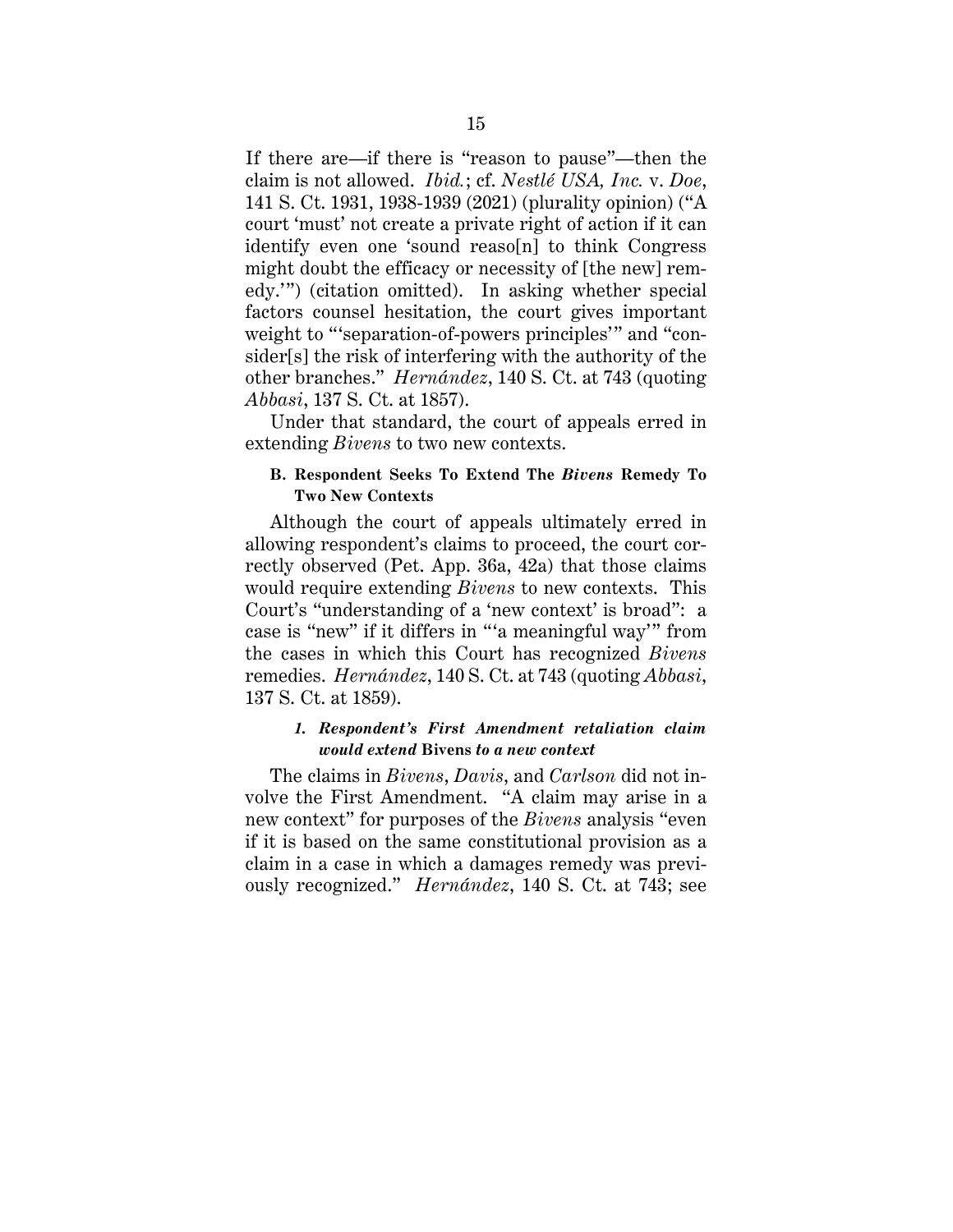*Abbasi*, 137 S. Ct. at 1859. But a claim that puts a new "constitutional right at issue"—like respondent's First Amendment retaliation claim—is necessarily materially different from those that have previously been accepted. *Abbasi*, 137 S. Ct. at 1859-1860.

Respondent has contended (Br. in Opp. 18-19) that this Court already "suggested" in *Hartman* v. *Moore*, 547 U.S. 250 (2006), that a First Amendment retaliation claim like his "is cognizable under *Bivens*." Cf. Pet. App. 41a-42a (court of appeals reasoning that *Hartman* "explicitly stated" that a First Amendment retaliation claim "may be brought"). In *Hartman*, this Court recognized that "as a general matter the First Amendment prohibits government officials from subjecting an individual to retaliatory actions \*\*\* for speaking out," and then stated that "[w]hen the vengeful officer is federal, he is subject to an action for damages on the authority of *Bivens*." 547 U.S. at 256.

Respondent misreads *Hartman*. The Court was clear that the only "issue before [it]" concerned what elements must be pleaded and proved by "a plaintiff in a retaliatory-prosecution action"—whether against federal officials under *Bivens* or state officials under 42 U.S.C. 1983. *Hartman,* 547 U.S. at 256-257; see *id.* at 255-256 (describing the circuit conflict that prompted the writ of certiorari); *id.* at 259 (referring interchangeably to "a *Bivens* (or § 1983) plaintiff"). Thus, the Court's "holding d[id] not go beyond a definition of an element of the tort." *Id.* at 257 n.5. Any doubt about *Hartman*'s meaning has since been obviated. In *Ashcroft* v. *Iqbal*, 556 U.S. 662 (2009), the Court explained that "[t]he legal issue decided in *Hartman* concerned the elements a plaintiff 'must plead and prove in order to win' a First Amendment retaliation claim." *Id.* at 673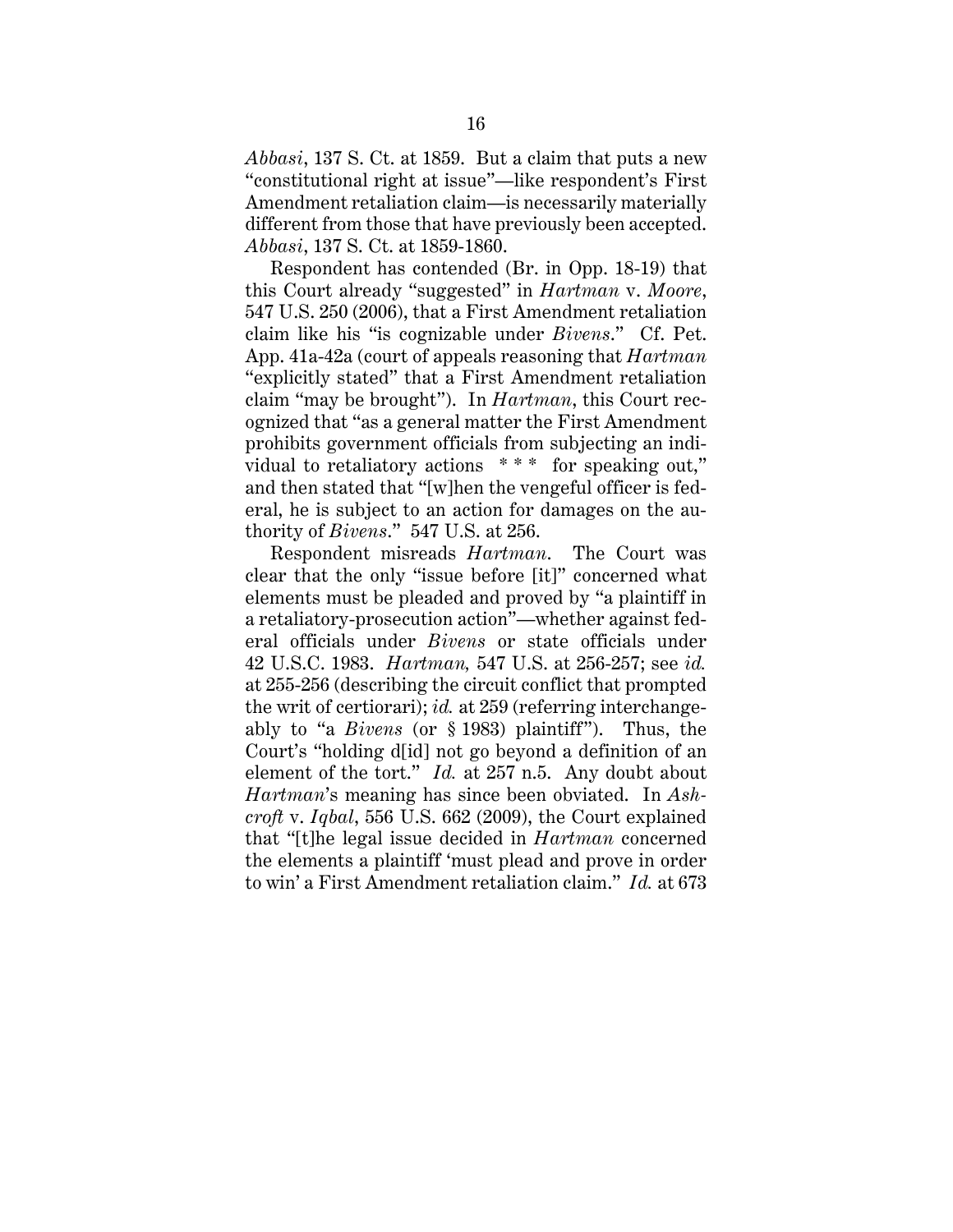(quoting 547 U.S. at 257 n.5). And in *Reichle* v. *Howards*, 566 U.S. 658 (2012), the Court observed that it has "never held that *Bivens* extends to First Amendment claims." *Id* at 663 n.4.

## *2. Respondent's Fourth Amendment claim challenging actions during a Border Patrol agent's investigation near the border presents a new context*

Respondent has asserted (Br. in Opp. 17-18) that his Fourth Amendment claim is "within the original bounds of *Bivens*" by characterizing the claim as "a common Fourth Amendment claim against a line law enforcement officer based on the officer's assault on a U.S. citizen." Cf. Pet. App. 36a (court of appeals reasoning that respondent's claim would require only a "modest extension" of *Bivens*). That blinkered view of the context here disregards *Abbasi*'s non-exhaustive list of "examples" of the several kinds of "differences" that may make a context "new" at the first step of the *Bivens* inquiry, including the "generality or specificity of the official action; the extent of judicial guidance as to how an officer should respond to the problem or emergency to be confronted; [or] the statutory or other legal mandate under which the officer was operating." 137 S. Ct. at 1859-1860*. Abbasi* also mentioned "the risk of disruptive intrusion by the Judiciary into the functioning of other branches; or the presence of potential special factors that previous *Bivens* cases did not consider." *Id.* at 1860. And the Court observed that "even a modest extension is still an extension." *Id.* at 1864.

Judged in that light, respondent's claim is meaningfully different from the claim recognized in *Bivens* in multiple respects. For one thing, Agent Egbert was not performing ordinary domestic law-enforcement functions like the investigation of narcotics violations in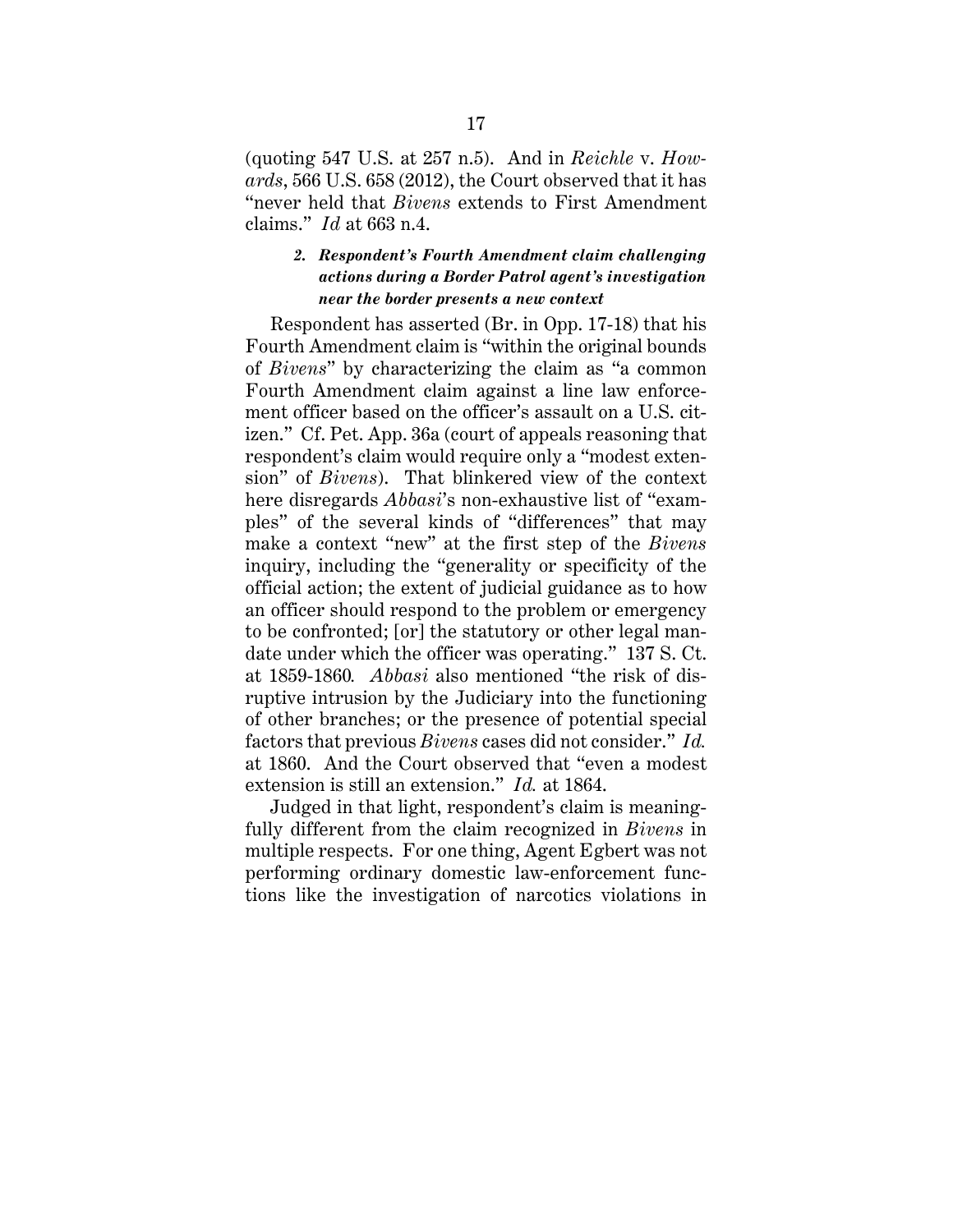*Bivens*. Cf. Br. in Opp. 18 (citing cases involving the U.S. Marshals Service, U.S. Park Police, and U.S. Forest Service). He was a Border Patrol agent investigating a foreign national who might have been involved in cross-border smuggling or immigration violations. See pp. 2-4, *supra*. Respondent contends (Br. in Opp. 18) that Agent Egbert's specific mission "does not matter," but *Abbasi* recognized that a *Bivens* claim may be meaningfully different because the officer "was operating" under a different "statutory or other legal mandate." 137 S. Ct. at 1860. In addition, the allegedly unconstitutional actions here occurred during Agent Egbert's attempt to conduct an immigration check, which further increases the "risk of disruptive intrusion by the Judiciary into the functioning of other branches." *Ibid.* This Court has long observed that the enforcement of the immigration laws is committed to the Executive Branch and that the government's treatment of foreigners affects our Nation's foreign relations. See, *e.g.*, *Harisiades* v. *Shaughnessy*, 342 U.S. 580, 588-589 (1952) ("[A]ny policy toward aliens is vitally and intricately interwoven with contemporaneous policies in regard to the conduct of foreign relations.").

This case is also meaningfully different from *Bivens*  because the altercation occurred when respondent attempted to frustrate Agent Egbert's investigation just steps away from the international border, and specifically in an area known for illegal smuggling of persons, drugs, and money. See pp. 2-4, *supra*. Respondent's claim thus "implicates an element of national security" that was not present in prior *Bivens* cases, as "[o]ne of the ways in which the Executive protects this country is by attempting to control the movement of people and goods across the border." *Hernández*, 140 S. Ct. at 746;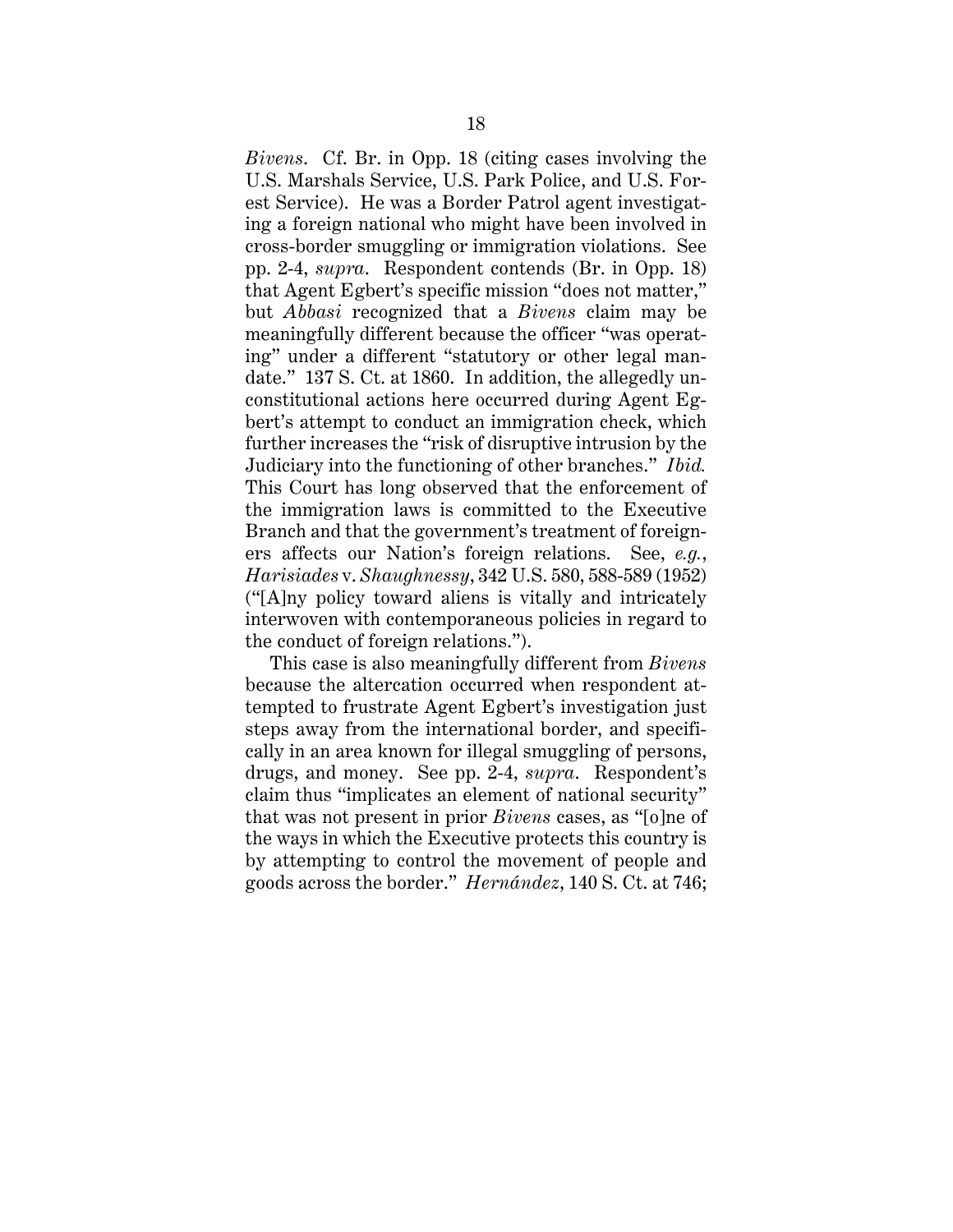see *ibid.* (describing CBP's responsibility to detect "'drug smugglers and traffickers, human smugglers and traffickers, and other persons who may undermine the security of the United States'") (citation omitted).

## **C. Congress Is The Appropriate Body To Decide Whether To Provide A Damages Remedy In The New Contexts At Issue Here**

The court of appeals erred (Pet. App. 36a, 42a) in concluding that no special factors counseled hesitation before accepting respondent's extensions of *Bivens*. This Court's special-factors analysis is guided by respect for the Constitution's separation of powers: The Court "ask[s] whether 'there are sound reasons to think Congress might doubt the efficacy or necessity of a damages remedy,' and 'whether the Judiciary is well suited, absent congressional action or instruction, to consider and weigh the costs and benefits of allowing a damages action to proceed.'" *Hernández*, 140 S. Ct. at 743 (quoting *Abbasi*, 137 S. Ct. at 1858). The Court also considers the presence of any "alternative remedial structure," which by itself "may limit the power of the Judiciary to infer a new *Bivens* cause of action." *Abbasi*, 137 S. Ct. at 1858. If any special factors are present, then "the courts must refrain from creating" the new *Bivens* remedy "in order to respect the role of Congress." *Ibid.* Several special factors counsel hesitation before inferring a private damages remedy to address the kinds of claims that respondent presents here.

## *1. Multiple special factors counsel against extending the* **Bivens** *remedy to First Amendment retaliation claims*

a. This Court's own previous "reluctance" to extend *Bivens* to First Amendment claims, *Iqbal*, 556 U.S. at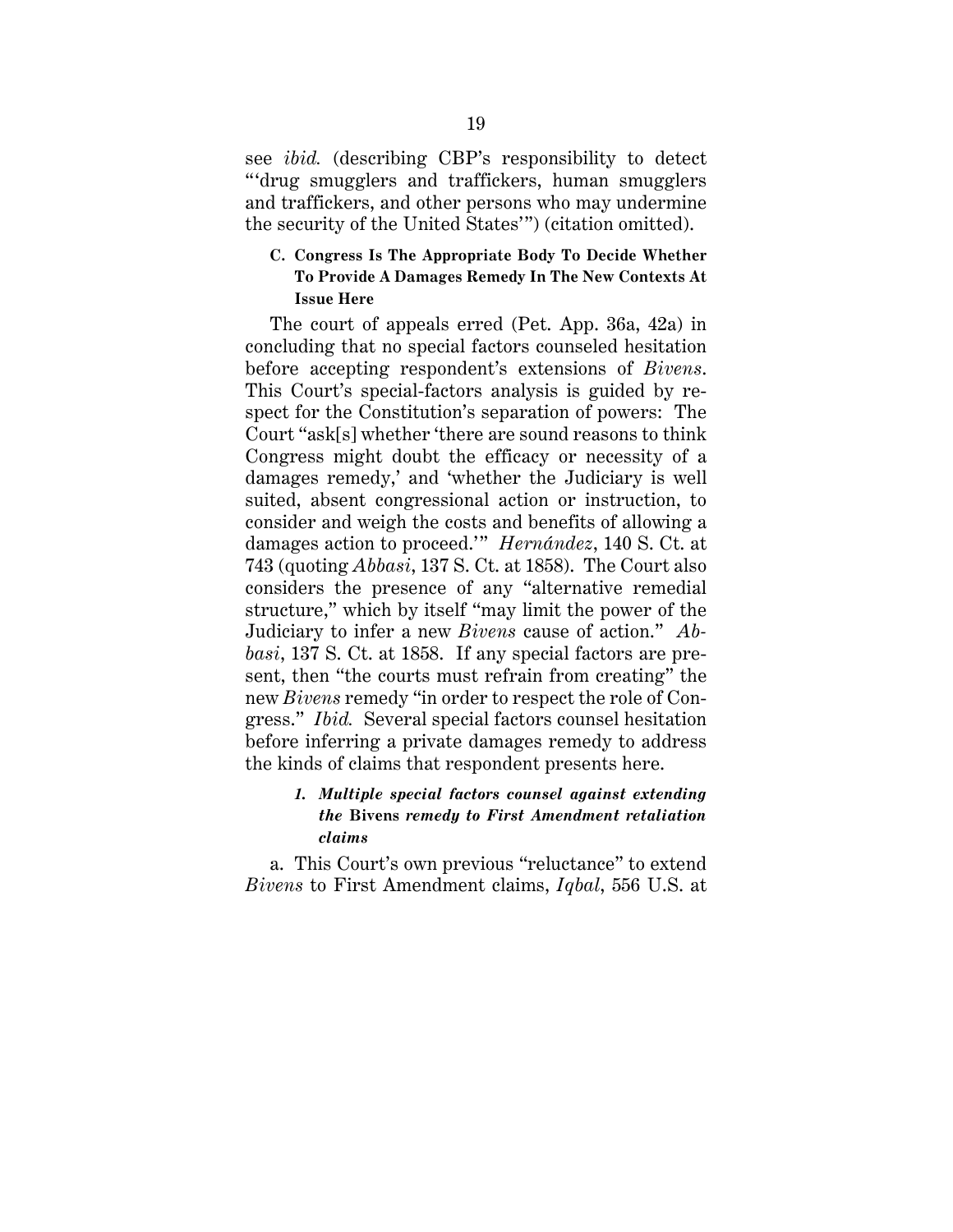675, is itself a sign that special factors counsel hesitation. See Pet. App. 19a (Bumatay, J., dissenting). Three times, the Court has either suggested that *Bivens* may not apply to First Amendment claims or paused to note that the Court has never recognized such a claim, instead merely assuming arguendo that such claims were cognizable while deciding other issues. See *Wood* v. *Moss*, 572 U.S. 744, 757 (2014); *Reichle*, 566 U.S. at 663 n.4; *Iqbal*, 556 U.S. at 675. Those are strong indications that extending *Bivens* to the First Amendment would be no small matter.

Retaliation claims present particular reasons for concern. In *Bush*, the Court expressly declined to recognize a First Amendment claim against federal employers for retaliation against employees' protected speech, observing that the decision whether to recognize such a remedy would require balancing sensitive considerations. See 462 U.S. at 368-370, 388-390. The prospect of individual suits for damages would make it "quite probable" that some federal personnel "would be deterred" from energetically performing their duties. *Id.* at 389. But "Congress is in a far better position than a court to evaluate the impact of a new species of litigation" against federal officials. *Ibid.*; see *Abbasi*, 137 S. Ct. at 1858 ("[T]he decision to recognize a damages remedy requires an assessment of its impact on governmental operations systemwide," "includ[ing] the burdens on Government employees who are sued personally, as well as the projected costs and consequences to the Government itself."). The same principles apply to respondent's claim here: Determining whether the possibility of retaliation suits against federal officers would be more likely to advance the public interest, or instead to deter officers' vigorous performance of important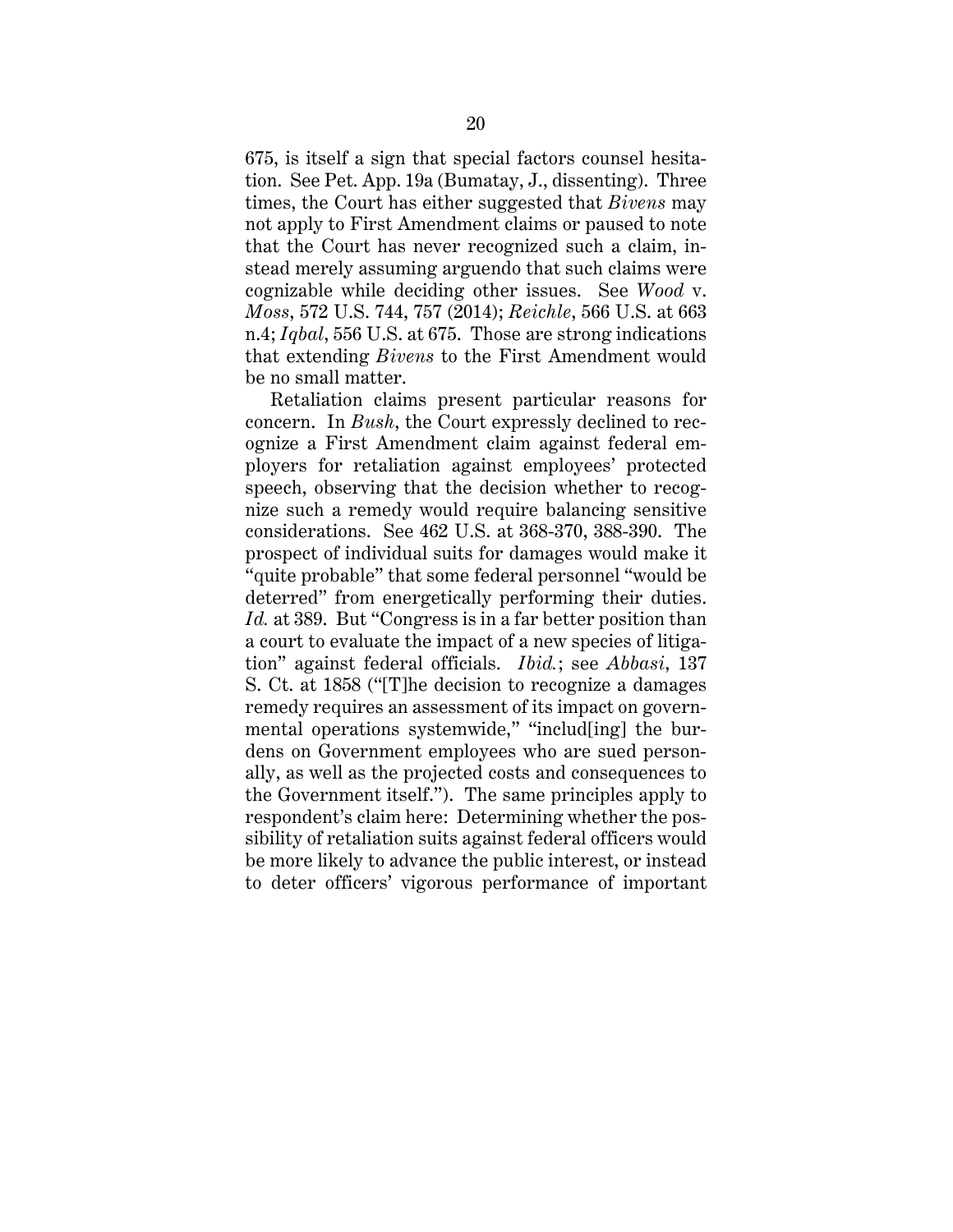duties, is a judgment that should be made by Congress. See *Abbasi*, 137 S. Ct. at 1856.

b. Other courts of appeals have also repeatedly expressed misgivings about extending *Bivens* to retaliation claims, especially since *Abbasi*. See*, e.g.*, *Loumiet*  v. *United States*, 948 F.3d 376, 385 (D.C. Cir.) (refusing *Bivens* remedy based on allegedly retaliatory administrative enforcement action), cert. denied, 141 S. Ct. 180 (2020); *Mack* v. *Yost*, 968 F.3d 311, 325 (3d Cir. 2020) (refusing prisoner's claim concerning allegedly retaliatory work assignment); *Buenrostro* v. *Fajardo*, 770 Fed. Appx. 807, 808 (9th Cir. 2019) (refusing prisoner's retaliation claim); *Petzold* v. *Rostollan*, 946 F.3d 242, 252 & n.46 (5th Cir. 2019) (finding it "unlikely" that *Bivens* extends to prisoner's claim of retaliatory placement in special housing unit); *Bistrian* v. *Levi*, 912 F.3d 79, 95 (3d Cir. 2018) (same); see also Pet. App. 21a-22a & nn.6-7 (Bumatay, J., dissenting) (citing other cases). In the "context of airport security screeners," for example, the Third Circuit concluded that special factors, including national-security concerns, prevented it from recognizing "a *Bivens* cause of action for First Amendment retaliation." *Vanderklok* v. *United States*, 868 F.3d 189, 207, 209 (2017). The agreement of so many courts before the decision below is further evidence that ample grounds counsel hesitation before extending *Bivens* to retaliation claims.

c. Retaliation claims against law-enforcement officers present special difficulty for courts trying to "weigh the costs and benefits of allowing a damages action," *Hernández*, 140 S. Ct. at 743 (citation omitted), in part because of the "difficulty of devising a workable cause of action" for retaliation in that setting, *Wilkie*, 551 U.S.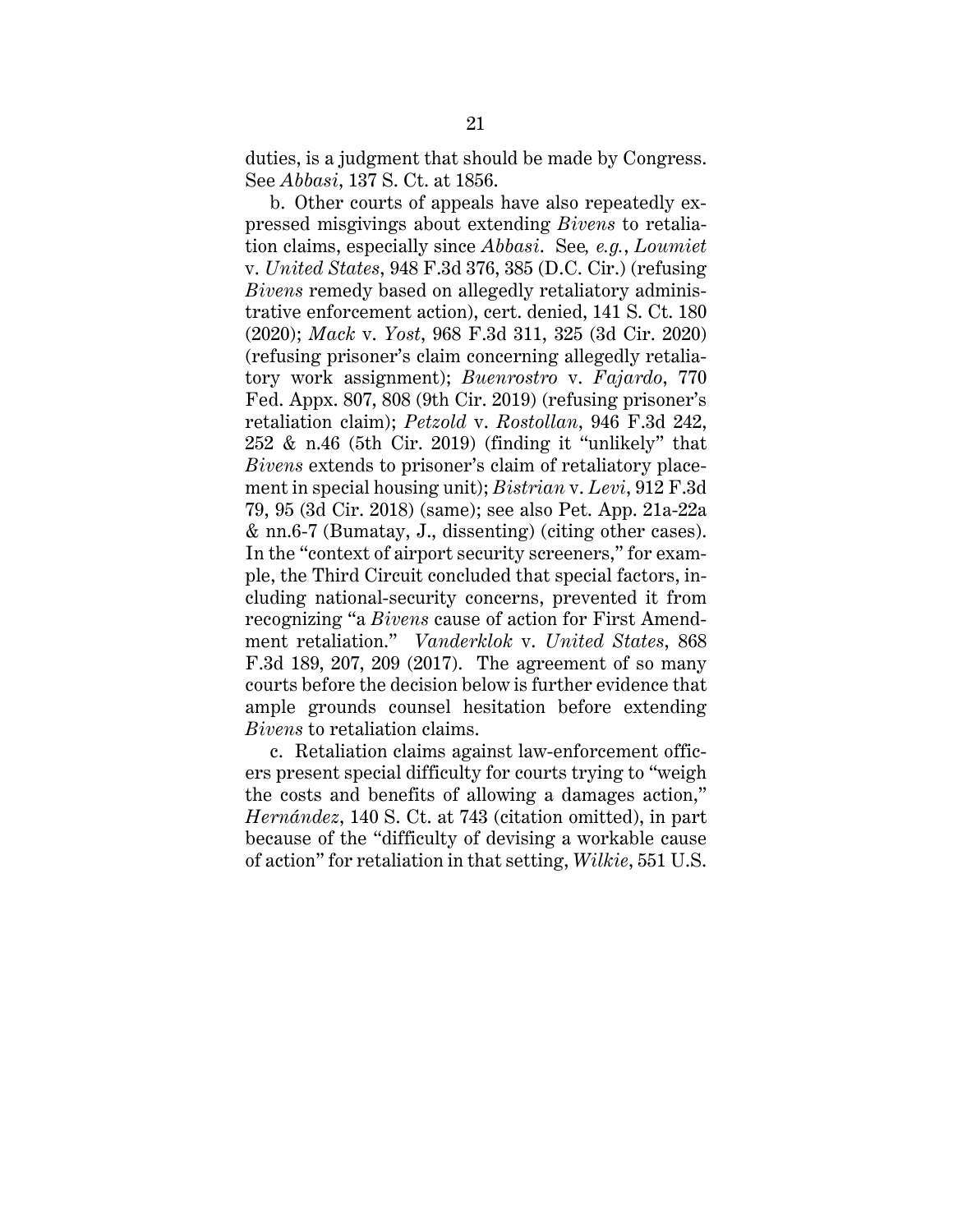at 562. That, too, counsels strongly against extending *Bivens* to respondent's First Amendment claim.

i. Any number of routine law-enforcement activities can be challenged as retaliatory, and because the constitutional violation always turns on the officer's motive, such claims are notoriously "easy to allege and hard to disprove." *Crawford-El* v. *Britton*, 523 U.S. 574, 584- 585 (1998) (citation omitted). This Court has already responded to that difficulty by limiting the scope of certain retaliation actions (sometimes by drawing on the common law) so that "policing certain events like an unruly protest" does not "pose overwhelming litigation risks," and officers are not forced into burdensome discovery "based solely on allegations about" their "mental state." *Nieves* v. *Bartlett*, 139 S. Ct. 1715, 1725 (2019) (retaliatory arrest claim); see *Hartman*, 547 U.S. at 256 (retaliatory prosecution claim). The vast range of governmental actions that can give rise to a retaliation claim, and the recognized difficulties of calibrating such claims to avoid impinging on law-enforcement functions, make it more than reasonable to think that "Congress might doubt the efficacy or necessity of a damages remedy" in this setting. *Hernández*, 140 S. Ct. at 743 (quoting *Abbasi*, 137 S. Ct. at 1858).

The need for legislative judgments about how to weigh the costs and benefits of a First Amendment *Bivens* claim would be particularly acute in a case like this one, where respondent alleges that Agent Egbert retaliated against him by communicating about him with other agencies. See Pet. App. 33a-34a. Full and prompt information sharing is often indispensable to protecting national security and preventing and solving crime. As a result, the risk that federal officers might balk at sharing information about suspected law break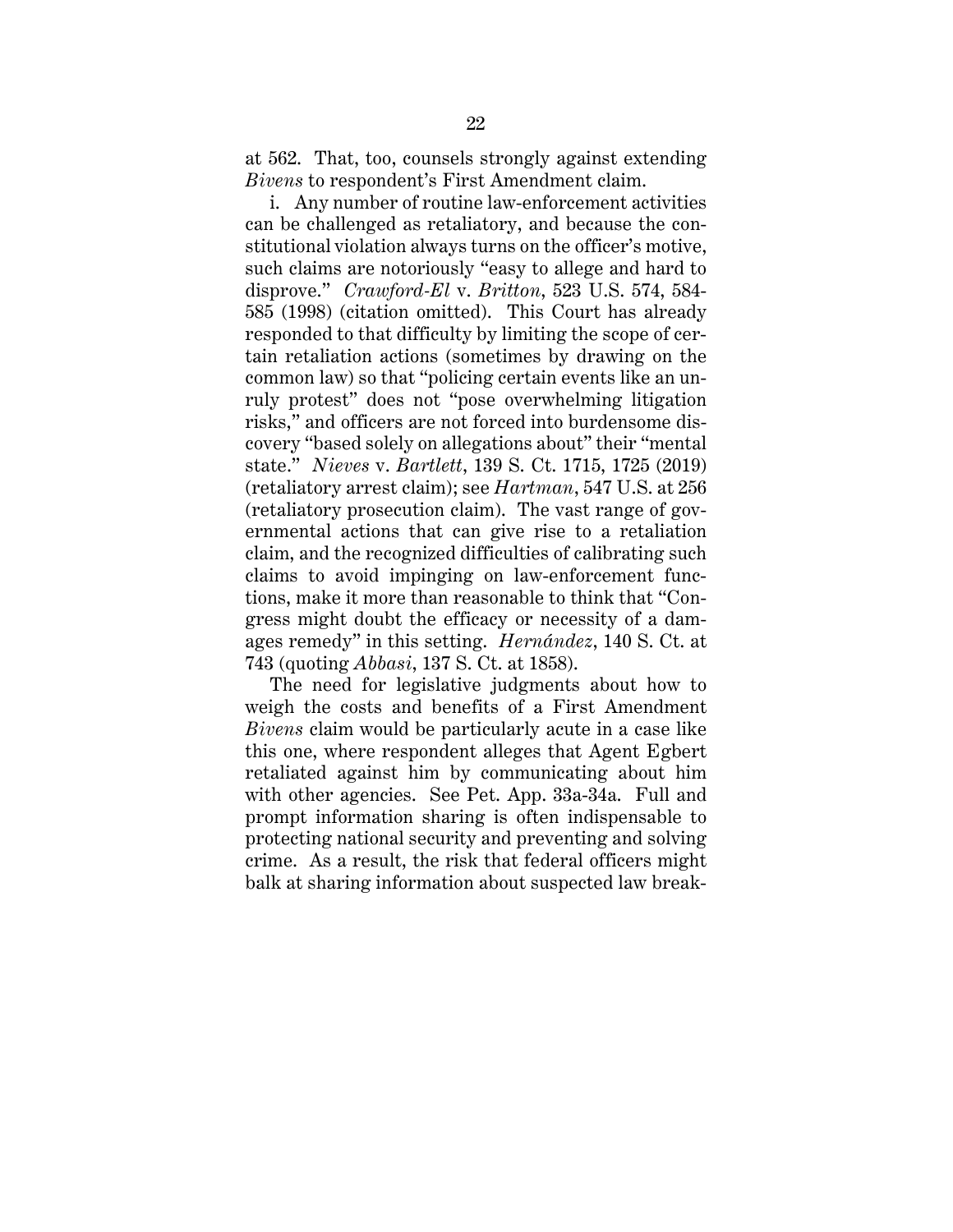ers with other agencies, lest that action prompt a personal damages suit for retaliation, would be a serious cost of the new remedy that respondent seeks. Cf. *Abbasi*, 137 S. Ct. at 1861; *Bush*, 462 U.S. at 388-390.

ii. The court of appeals found (Pet. App. 43a) no reason to hesitate about respondent's retaliation claim because he alleges that Agent Egbert "was not carrying out official duties in asking for investigations of" him. But a similar assertion could be made in many *Bivens*  cases. Contrary to respondent's suggestion (Br. in Opp. 14) that this Court can simply recognize a *Bivens* remedy that is "narrowly tailored" to law-enforcement officers who act "outside of the scope of [their] official duties," plaintiffs would surely seize on that remedy to sue many federal officers for *allegedly* exceeding the scope of their duties with retaliatory motives. Cf. *Wood*, 572 U.S. at 747 (claim of "unconstitutional viewpointbased discrimination" at a protest); *Reichle*, 566 U.S. at 660 (claim of retaliatory arrest by Secret Service agents). The necessity and complexity of assessing the outer boundaries of federal officers' duties in each case is another reason to hesitate over respondent's retaliation claim.

Moreover, the court of appeals' decision to limit its new retaliation remedy to conduct that is allegedly outside the scope of a federal officer's duties demonstrates that the court was engaged in policy balancing. If Congress were to create a cause of action for retaliation, it might reject an "official duties" standard and instead permit damages for infringements of the freedom of speech "under color of law," as it did in the Religious Freedom Restoration Act of 1993, 42 U.S.C. 2000bb-2(1); see *Tanzin* v. *Tanvir*, 141 S. Ct. 486, 489 (2020)—as well as in the express cause of action for constitutional vio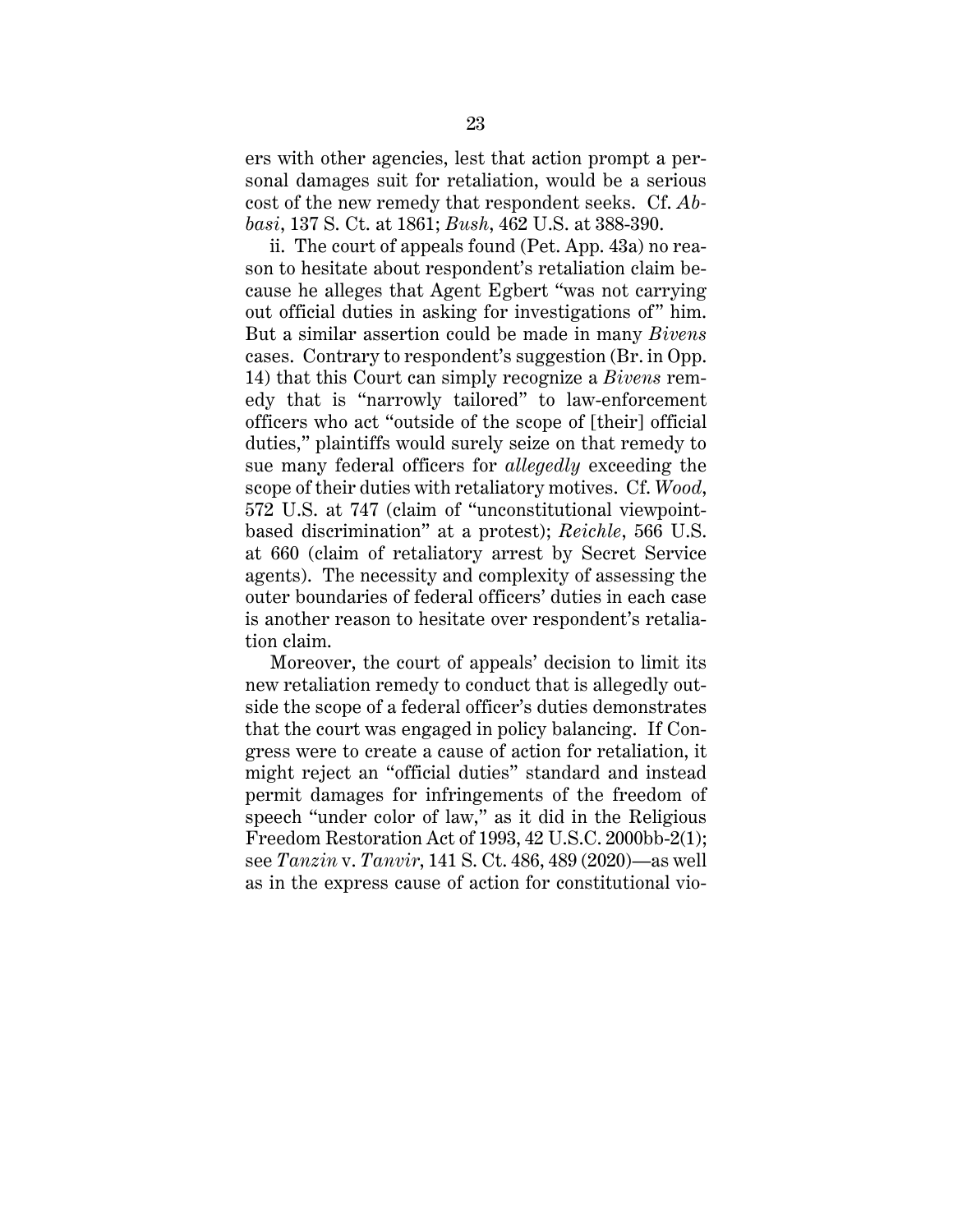lations by state officials under 42 U.S.C. 1983. Which line to draw is a decision that should be made by the body to which the Constitution assigns the legislative power. See *Hernández*, 140 S. Ct. at 741-742.

d. Various "alternative remedial structure[s]" also exist that can deter and address the kinds of misconduct that respondent alleges. *Abbasi*, 137 S. Ct. at 1858. This Court has held that the existence of "any alternative, existing process for protecting the injured party's interest" can counsel hesitation, *ibid.* (brackets and citation omitted), even when the alternatives may not enable the particular plaintiff to obtain similarly effective relief. See, *e.g.*, *Bush*, 462 U.S. at 372 (declining to create a *Bivens* remedy even though alternative processes "were not as effective as an individual damages remedy and did not fully compensate [the plaintiff] for the harm he suffered") (footnote omitted); *Schweiker*, 487 U.S. at 427-428 (holding that Social Security appeal procedures precluded a *Bivens* remedy even though those procedures could not redress past due-process violations). Here, a variety of procedures exist for protecting against retaliatory conduct.

First, insofar as respondent alleges that Agent Egbert improperly reported him to the IRS, federal tax law contains provisions for preventing and addressing wrongdoing by IRS employees in tax administration, and the comprehensive character of the Internal Revenue Code weighs strongly against any new judicially created remedy. This Court has explained that, "[w]hen the design of a Government program suggests that Congress has provided what it considers adequate remedial mechanisms for constitutional violations that may occur in the course of its administration," courts should "not create[] additional *Bivens* remedies." *Schweiker*, 487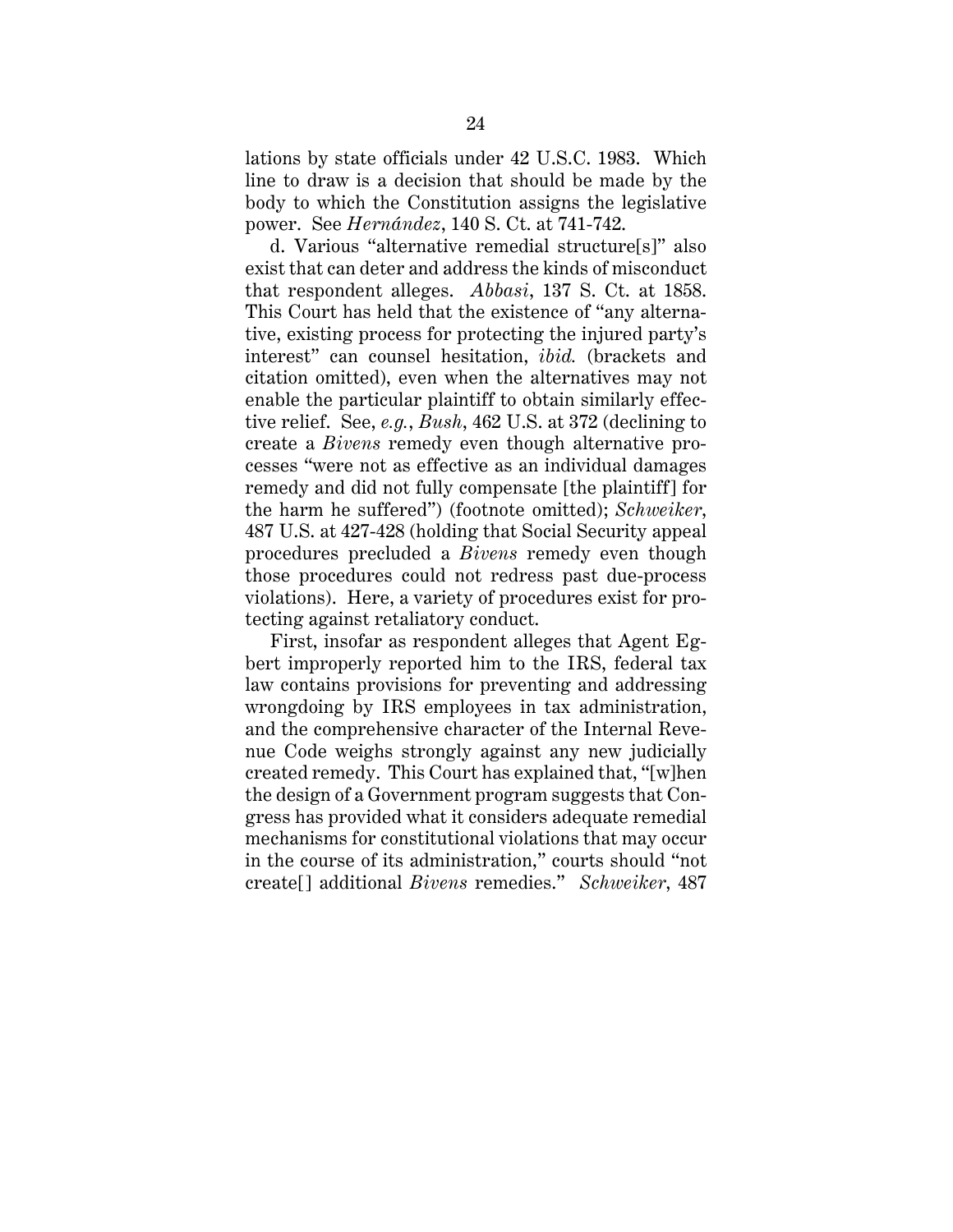U.S. at 423; see *Bush*, 462 U.S. at 388-389 (the comprehensive federal civil service laws supported rejecting a new *Bivens* remedy for a First Amendment violation). The tax code is just such a "complex and comprehensive administrative scheme that provides various avenues of relief for aggrieved taxpayers," including provisions specifically designed to prevent and remedy improper audits. *Hudson Valley Black Press* v. *IRS*, 409 F.3d 106, 113 (2d Cir. 2005); see *id.* at 111-114. Courts should not supplement that detailed framework by inferring a damages remedy against non-IRS employees for inducing an audit with a retaliatory motive. If the tax code would not enable respondent to obtain relief here because IRS employees determined that Agent Egbert's tip warranted an audit, then that only reinforces that a judicially inferred retaliation claim should not go forward. Cf. *Hartman*, 547 U.S. at 261-263.

Second, insofar as respondent alleges that Agent Egbert improperly disclosed private information about him, the Privacy Act of 1974, Pub. L. No. 93-579, 88 Stat. 1896, regulates the "collection, maintenance, use, and dissemination of information" about individuals by federal agencies. *Doe* v. *Chao*, 540 U.S. 614, 618 (2004) (quoting Privacy Act  $\S 2(a)(5)$ , 88 Stat. 1896); see 5 U.S.C. 552a(a)(4) and (5) (describing the information protected by the Privacy Act); see also Pet. App. 23a (Bumatay, J., dissenting). The Act authorizes civil suits by persons whose rights under the Act are infringed, and it permits criminal penalties against federal officials who willfully disclose a record in violation of the Act. See 5 U.S.C. 552a(i)(1). The Privacy Act demonstrates that Congress has both considered the problem of unlawful disclosures of personal information by federal officials and provided the remedies that it deems appropriate.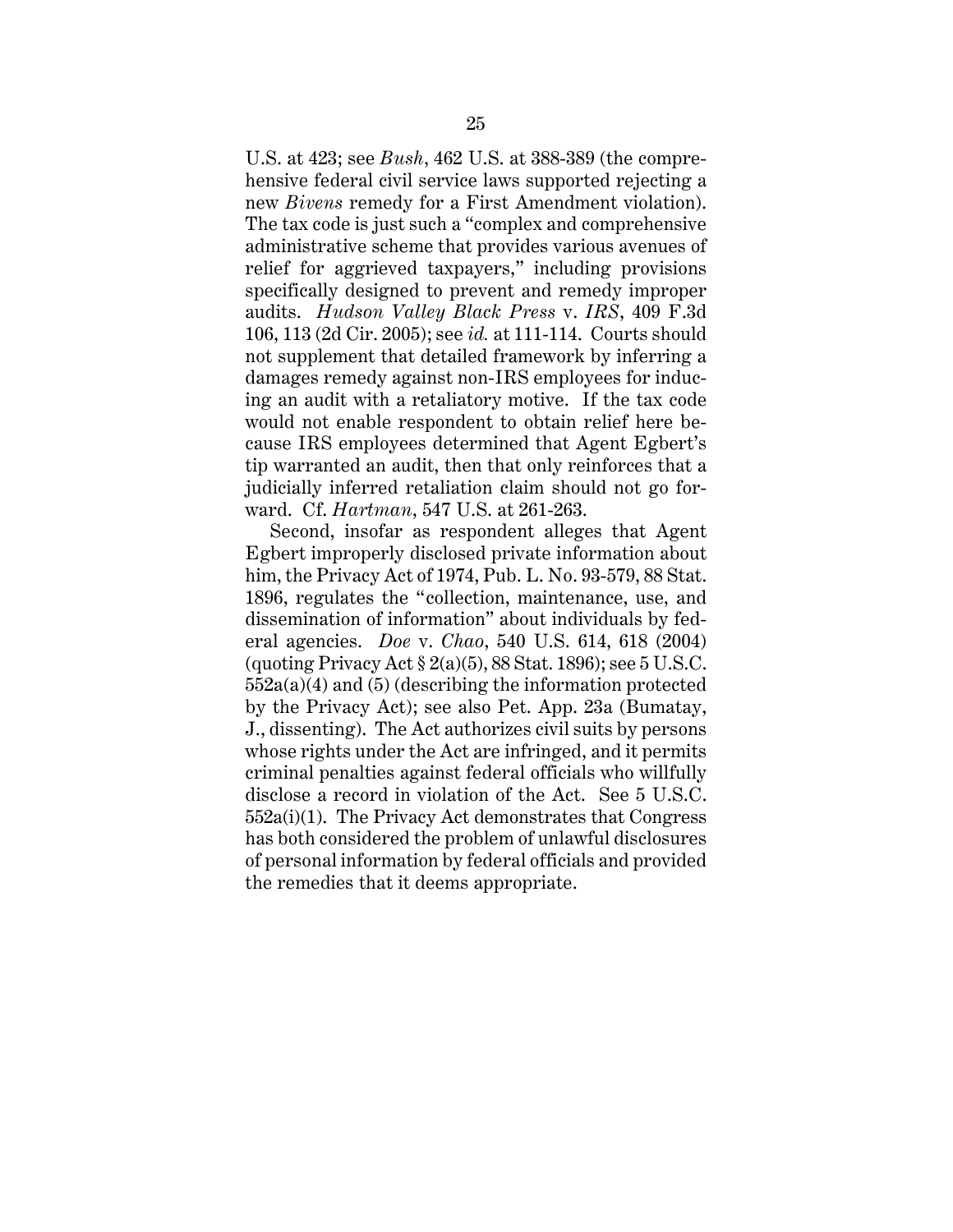Third, respondent might seek relief against Agent Egbert through various causes of action under Washington state law. See *Minneci*, 565 U.S. at 125 (declining to recognize *Bivens* claim because "state tort law provides an 'alternative, existing process' capable of protecting the constitutional interests at stake") (quoting *Wilkie*, 551 U.S. at 550). Judge Bumatay's dissent identified some state-law causes of action that might have been available to respondent, see Pet. App. 24a, and petitioner has identified still more, see Pet. Br. 33. In the Federal Employees Liability Reform and Tort Compensation Act of 1988 (Westfall Act), Pub. L. No. 100-694, 102 Stat. 4563, Congress precluded most statelaw claims against federal officials acting "within the scope of [their] office or employment" by making the FTCA's remedy "exclusive." 28 U.S.C. 2679(b)(1); see *Hernández*, 140 S. Ct. at 748. But respondent contends (and the court of appeals stated) that Agent Egbert was *not* "carrying out official duties" when he allegedly retaliated against respondent. Pet. App. 43a; see Br. in Opp. 14. Courts have allowed state-law claims against federal employees to go forward in cases of "egregious[]" misconduct outside the scope of their employment. *Vanderklok*, 868 F.3d at 204.

Fourth, other statutory and executive authorities can also help deter and remedy unconstitutional retaliation by Border Patrol agents or other federal officers. See *Schweiker*, 487 U.S. at 424 (considering the availability of administrative systems). Respondent invoked CBP's administrative-claim process to seek damages for Agent Egbert's alleged retaliation, though his second claim (the one asserting retaliation) was denied for procedural reasons. See pp. 4-5, *supra*. Border Patrol agents, like other federal employees, can also be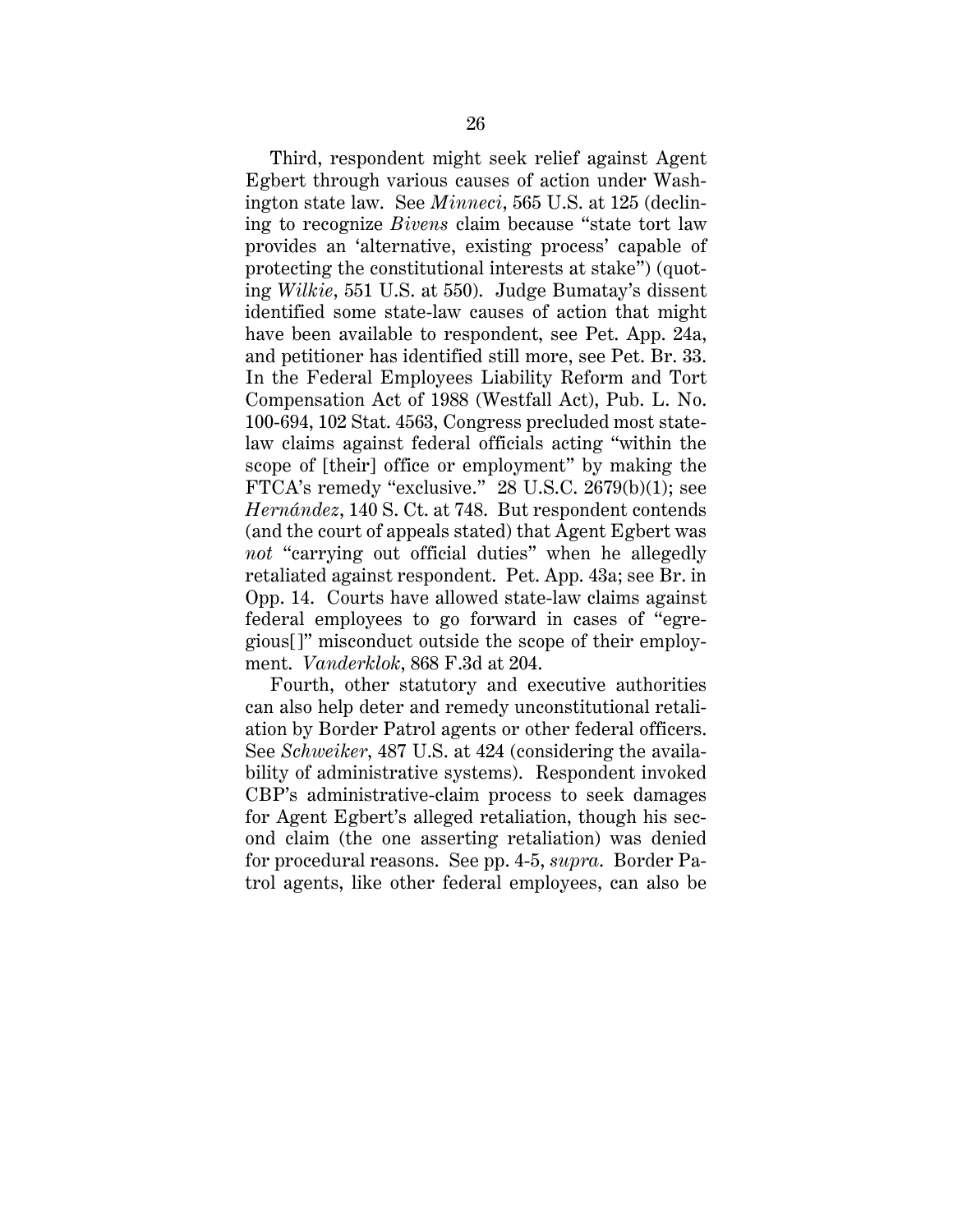subject to internal review and discipline for retaliatory conduct. See, *e.g.*, 5 U.S.C. 7503 and 7513; 5 C.F.R.  $2635.101(b)(1)$ ,  $(5)$ , and  $(8)$ . And CBP takes reports of misconduct seriously, as shown by the CBP Office of Internal Affairs' thorough investigation of respondent's allegations against Agent Egbert. See p. 5, *supra*.

Respondent has protested (Br. in Opp. 20-22) that none of those alternative remedial structures will be able to compensate his injury. Even if that proves to be true, it would not justify the extension of *Bivens* to his claim. This Court has explained that while the *presence* of an alternative remedy may preclude an extension of *Bivens*, the "*absence* of statutory relief for a constitutional violation \* \* \* does not by any means necessarily imply that courts should award money damages against the officers responsible for the violation." *Schweiker*, 487 U.S. at 421-422. Instead, Congress's decisions to provide certain remedies, but not others, that protect against retaliation is a "convincing reason for the Judicial Branch to refrain from providing a new and freestanding remedy in damages" for respondent's First Amendment claim. *Abbasi*, 137 S. Ct. at 1858 (quoting *Wilkie*, 551 U.S. at 550).

# *2. Multiple special factors counsel against extending*  **Bivens** *to investigating immigration violations and smuggling at the border*

Several special factors also counsel against extending the *Bivens* remedy to respondent's Fourth Amendment claim.

a. This Court has previously concluded that courts should not extend *Bivens* to a claim that "implicates an element of national security." *Heráandez*, 140 S. Ct. at 746; see *Abbasi*, 137 S. Ct. at 1861-1862. That conclusion follows directly from this Court's respect for the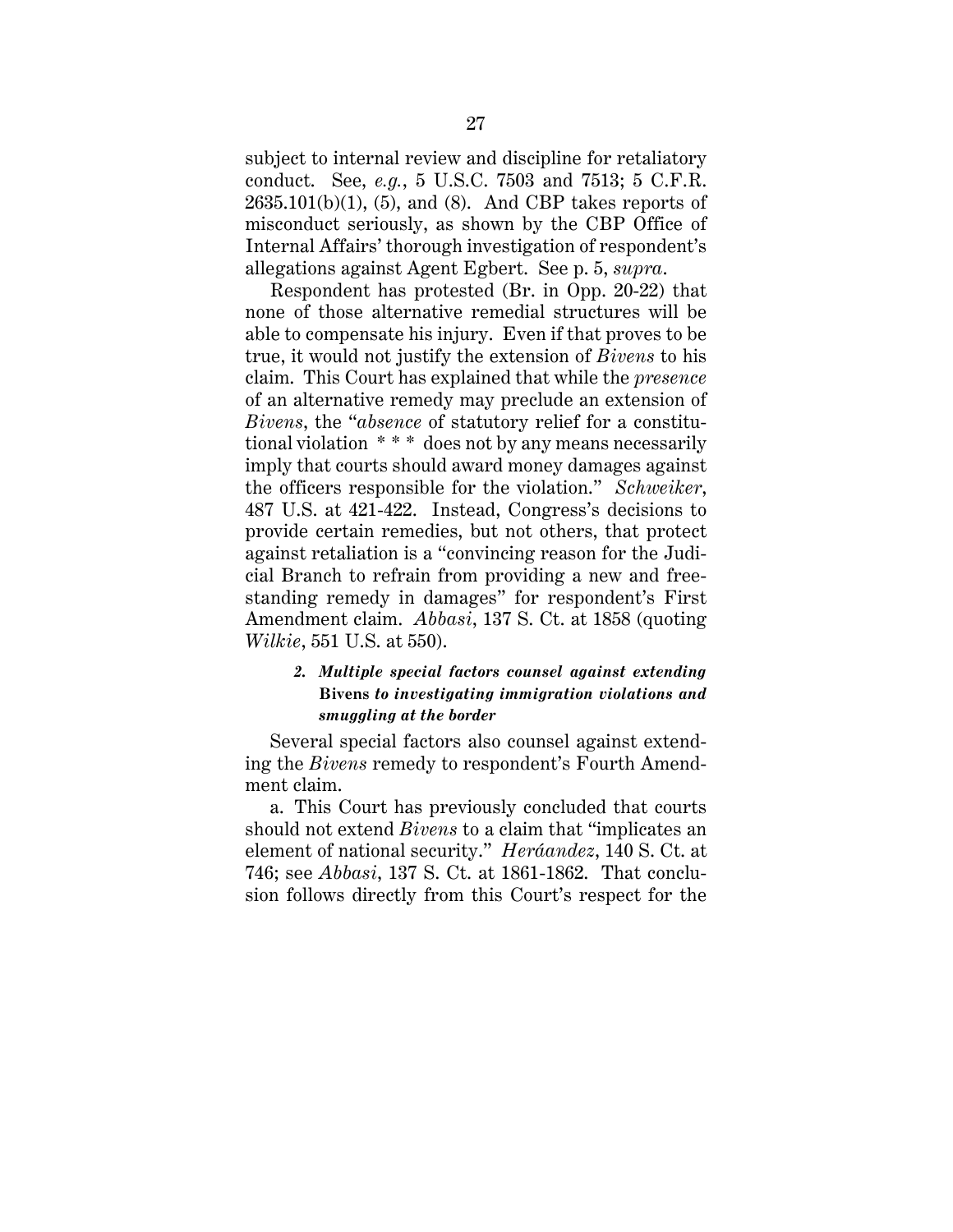Constitution's separation of powers, *Abbasi*, 137 S. Ct. at 1857, because "[n]ational-security policy is the prerogative of the Congress and [the] President," *id.* at 1861. Decisions about national security are "'delicate, complex, and involve large elements of prophecy' for which 'the Judiciary has neither aptitude, facilities, nor responsibility.'" *Hernández*, 140 S. Ct. at 749 (brackets and citation omitted).

A decision recognizing a *Bivens* remedy to challenge the work of agents investigating immigration violations and smuggling at the border would have significant national-security implications. See *United States* v. *Delgado-Garcia*, 374 F.3d 1337, 1345 (D.C. Cir. 2004) ("[T]his country's border-control policies are of crucial importance to the national security and foreign policy of the United States."), cert. denied, 544 U.S. 950 (2005). Congress has charged the Department of Homeland Security (DHS) and its components, including CBP, with "securing the homeland."  $6$  U.S.C. 111(b)(1)(A) and (E). One of CBP's statutory duties is to "detect, respond to, and interdict terrorists, drug smugglers and traffickers, human smugglers and traffickers, and other persons who may undermine the security of the United States, in cases in which such persons are entering, *or have recently entered*, the United States." 6 U.S.C.  $211(c)(5)$  (emphasis added). CBP also enforces immigration laws, including "the detection [and] interdiction \* \* \* of persons unlawfully entering, or who have recently unlawfully entered, the United States." 6 U.S.C.  $211(c)(8)(B)$ .

Within CBP, the U.S. Border Patrol is given "primary responsibility" for "interdicting persons attempting to illegally enter or exit the United States" and "deter[ring] and prevent[ing] the illegal entry of terrorists,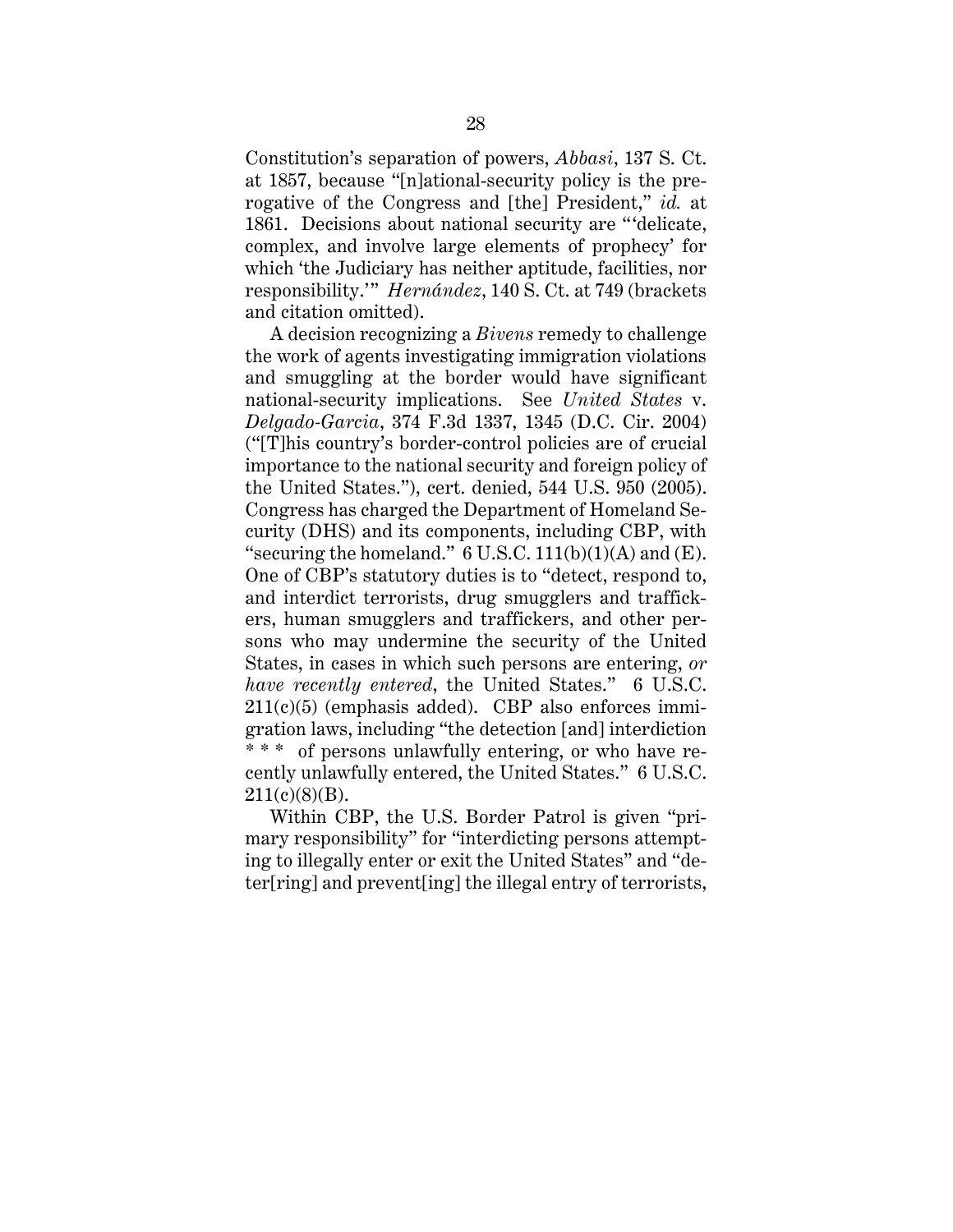terrorist weapons, persons, and contraband." 6 U.S.C.  $211(e)(1)$ ,  $(3)(A)$  and  $(B)$ . DHS officers, including Border Patrol agents, are specifically authorized, "without warrant," to "interrogate any alien or person believed to be an alien as to his right to be or to remain in the United States"; to "make arrests" for certain offenses; and to "have access," "within a distance of twenty-five miles from any" international border, "to private lands, but not dwellings, for the purpose of patrolling the border to prevent the illegal entry of aliens into the United States." 8 U.S.C. 1357(a)(1)-(5); see 8 C.F.R. 287.5(a)- (d); *United States* v. *Montoya de Hernandez*, 473 U.S. 531, 537 (1985) ("Since the founding of our Republic, Congress has granted the Executive plenary authority to conduct routine searches and seizures at the border, without probable cause or a warrant, in order to regulate the collection of duties and to prevent the introduction of contraband into this country.").

Imposing damages liability on individual agents executing those essential national-security functions at the border could chill the performance of their duties in circumstances where the stakes are often high. See *Hernández*, 140 S. Ct. at 745, 747; see also *Abbasi*, 137 S. Ct. at 1861 ("The risk of personal damages liability is more likely to cause an official to second-guess difficult but necessary decisions concerning national-security policy."); *Chappell*, 462 U.S. at 304 (refusing a *Bivens*  remedy in light of "the need for unhesitating and decisive action"). In short, as this Court explained in *Hernández*, "the conduct of agents positioned at the border has a clear and strong connection to national security," and "the risk of undermining border security provides reason to hesitate before extending *Bivens* into this field." 140 S. Ct. at 746-747. Multiple courts of appeals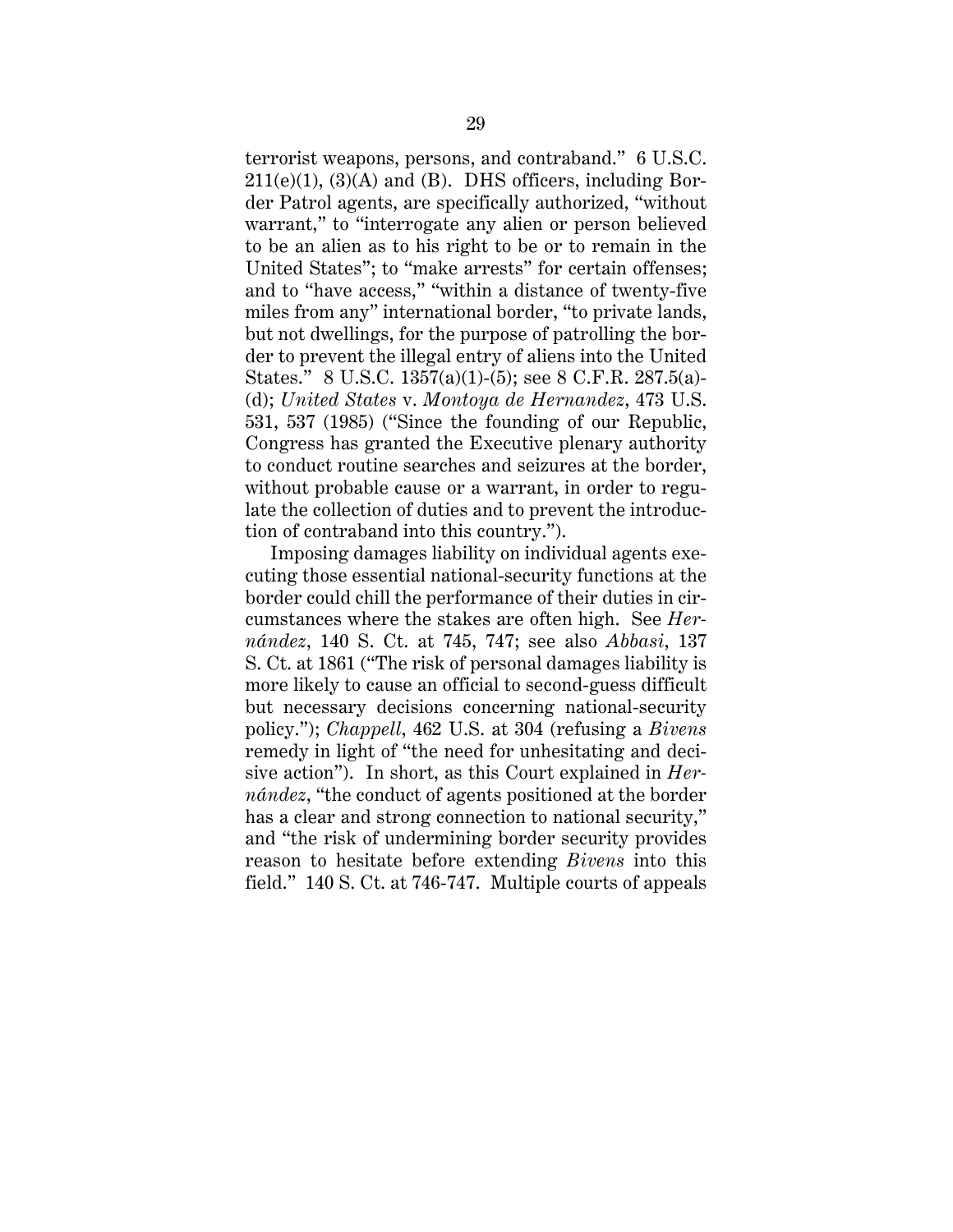have therefore refused to extend *Bivens* to officers' actions investigating immigration, or other violations that occur at the border. See, *e.g.*, *Elhady* v. *Unidentified CBP Agents*, No. 20-1339, 2021 WL 5410758, at \*6 (6th Cir. Nov. 19, 2021); *Tun-Cos* v. *Perrotte*, 922 F.3d 514, 528 (4th Cir. 2019), cert. denied, 140 S. Ct. 2565 (2020); *Maria S.* v. *Garza*, 912 F.3d 778, 784 (5th Cir.), cert. denied, 140 S. Ct. 81 (2019).

b. The decision below failed to recognize the important national-security interests at stake when it countenanced private damages liability against Border Patrol agents for their conduct in border-security investigations.

The court of appeals purported to distinguish *Hernández* on the ground that the Border Patrol agent at issue there "was literally 'at the border,'" whereas Agent Egbert had been told by respondent that the Turkish guest had already entered the United States through an airport in New York. Pet. App. 38a (citation omitted); see Br. in Opp. 16 (asserting that Agent Egbert knew the Turkish guest "had entered the country via a lawful port of entry"). But as the court of appeals itself recognized, Agent Egbert's investigation took place "at the United States-Canada border." Pet. App. 37a; see p. 2, *supra*. And Agent Egbert had reason to question whether the Turkish guest had traveled to Smuggler's Inn to engage in illegal cross-border activities. See pp. 2-4, *supra*.

Nor does it matter that the plaintiffs in *Hernández* "were foreign nationals, complaining of a harm suffered in Mexico," whereas respondent is a U.S. citizen "complaining of a harm suffered on his own property in the United States." Pet. App. 38a; see Br. in Opp. 16. That description omits the full context and the facts that bear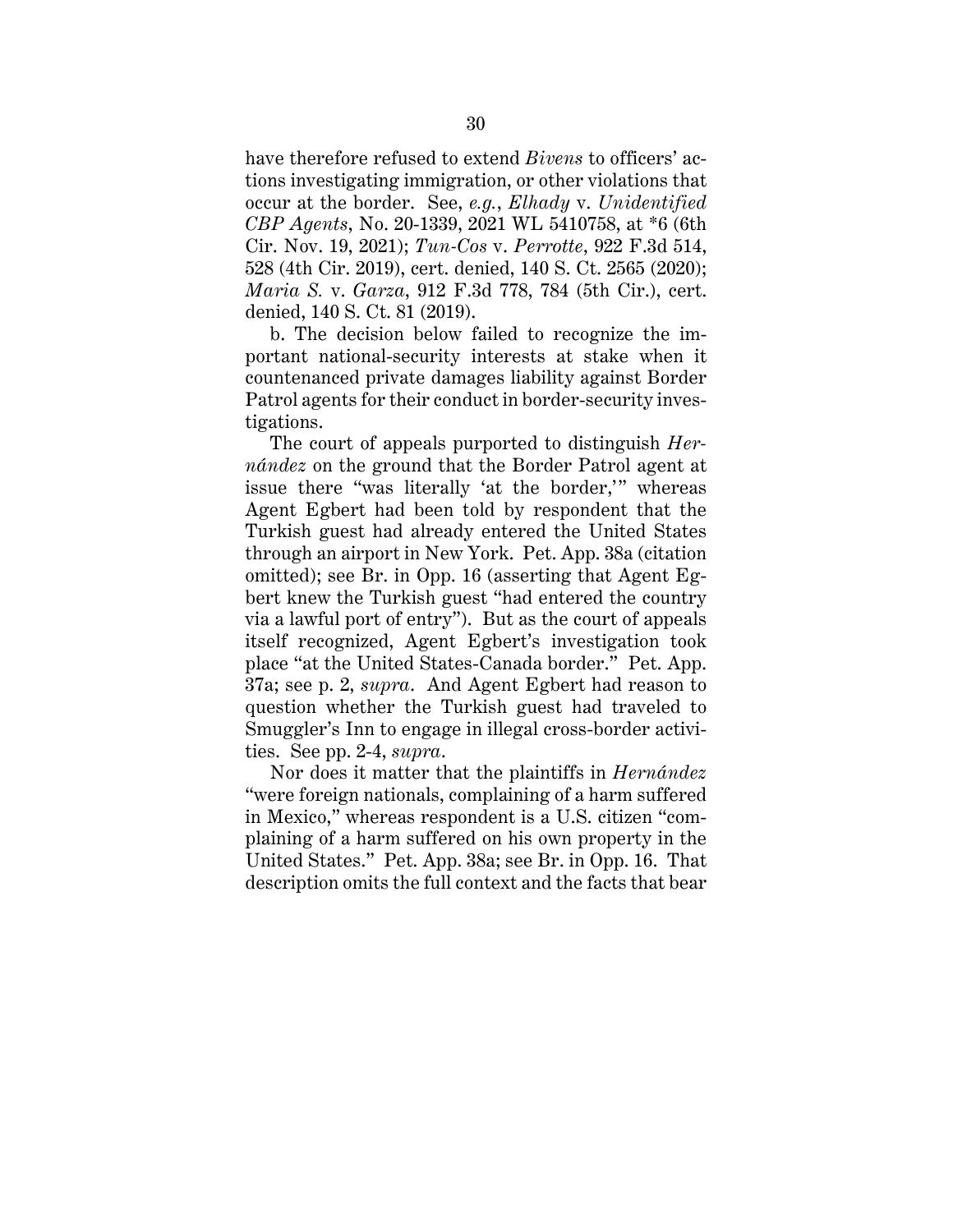most directly on the separation of powers: Agent Egbert had an objectively reasonable basis for protecting national security by investigating potential immigrationlaw violations and suspected smuggling when he entered respondent's property at the border, and he then allegedly pushed respondent aside when respondent attempted to thwart the investigation.

This case therefore does not present a "conventional Fourth Amendment excessive force claim." Contra Pet. App. 38a. Considered at the appropriate level of generality, the facts alleged in the complaint directly implicate border security, which Congress and this Court have linked to national security. If the prospect of personal suits for damages prompted Border Patrol agents to hesitate in their duties, including by allowing citizens to disrupt their investigations, then the Border Patrol's national-security mission could be compromised. *Hernández*, 140 S. Ct. at 746-747. And a failure by the United States to do its part to prevent illegal cross-border activity could also have "potential effect[s]" on our government's "foreign relations" with Canada. *Id.* at 744.

Respondent asserts (Br. in Opp. 15) that "Agent Egbert was not securing the border or promoting national security" when he allegedly "pushed [respondent] to the ground." But again, that second-by-second parsing elides the features of the case that make it different from *Bivens*: at the time of the altercation, respondent was interfering with Agent Egbert's investigation of a foreign national who might have committed immigration violations or been involved in illegal cross-border activities. See Pet. App. 27a (Bumatay, J., dissenting), 50a-51a (district court opinion). As in *Hernández*, respondent's argument "misses the point": "The question is not whether national security requires" unwarranted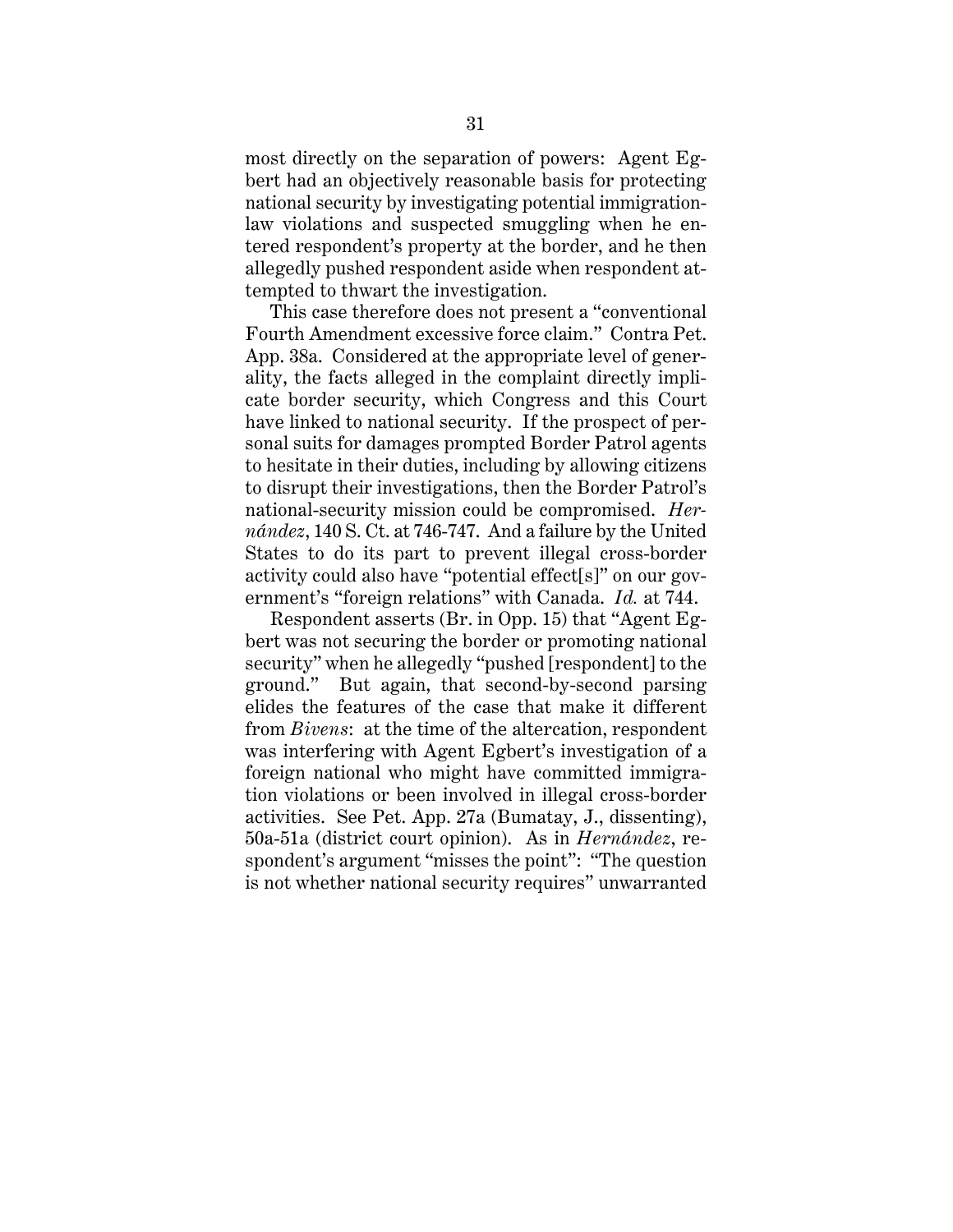force by a Border Patrol agent—"of course, it does not"—"but whether the Judiciary should alter the framework established by the political branches for addressing cases in which it is alleged that \* \* \* an agent at the border" unlawfully used excessive force. 140 S. Ct. at 746. And as in *Hernández*, the Court should not do so.

c. Finally, as with respondent's First Amendment claim, the existence of other statutes and regulations to deter and remedy excessive force by Border Patrol agents counsels against recognizing a new private damages remedy.

CBP's officers and agents are trained to follow a detailed use-of-force policy, under which "[t]he use of excessive force \* \* \* is strictly prohibited." CBP, *CBP Use of Force - Administrative Guidelines and Procedures Handbook* i (Jan. 2021), https://go.usa.gov/xeM2H (*Use of Force Handbook*). Agents may use non-deadly force only with "reasonable grounds to believe that such force is necessary," and they "shall always use the minimum non-deadly force necessary to accomplish [their] mission."  $8 \text{ C.F.R. } 287.8(a)(1)(ii)$  and (iii). Alleged violations of the use-of-force standards must be "investigated expeditiously," 8 C.F.R. 287.10(a), and substantiated violations can "constitute grounds for disciplinary action," *Use of Force Handbook* i. In this case, as discussed above, respondent's complaints about Agent Egbert's use of force prompted an internal investigation. See pp. 4-5, *supra*. In addition, Border Patrol agents who willfully deprive any person of a constitutional right can be criminally prosecuted by the Department of Justice under 18 U.S.C. 242, and a successful prosecution can result in an order of restitution for the victim, 18 U.S.C. 3663(a)(1)(A). The Executive Branch uses all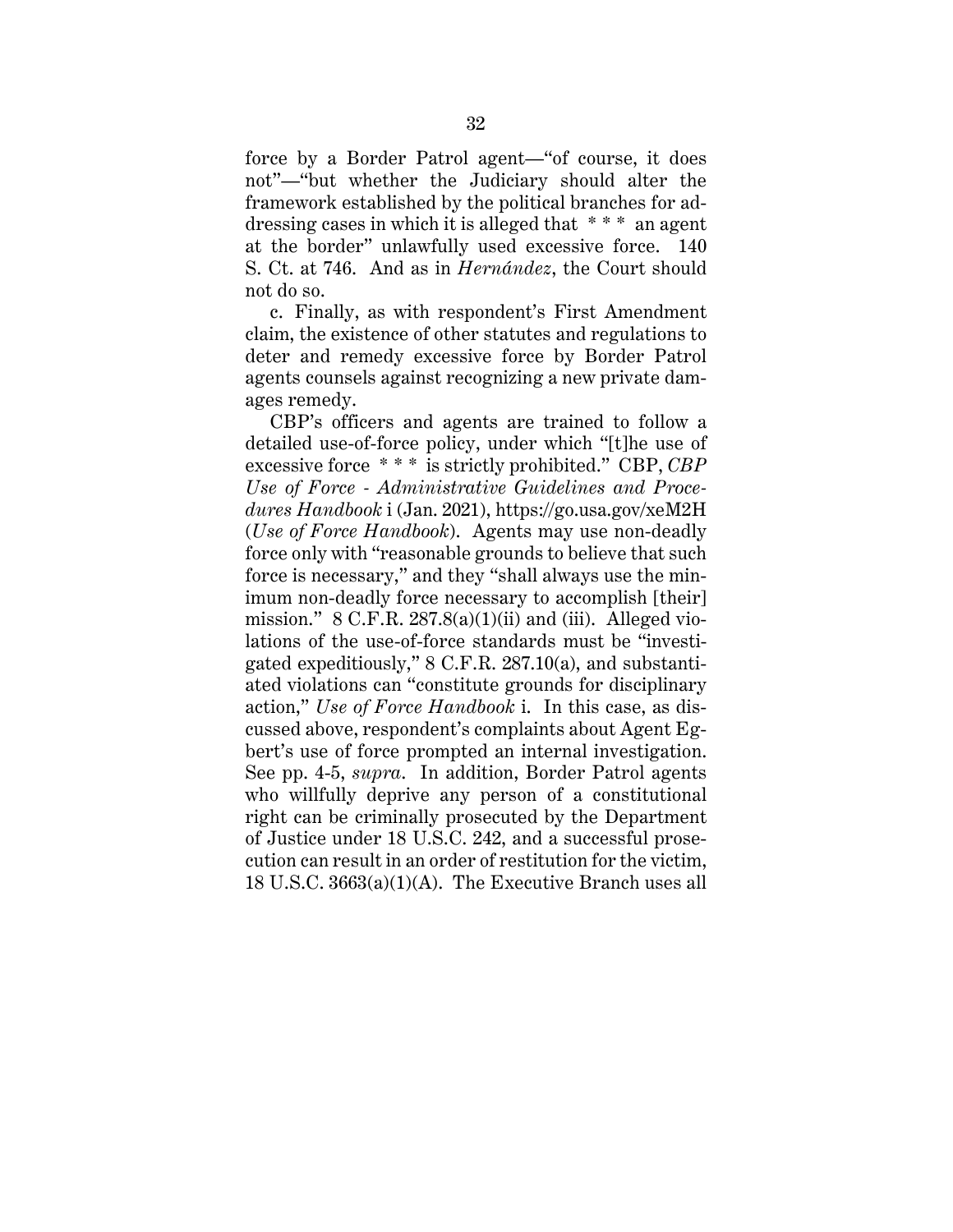of those tools to help ensure that Border Patrol agents fulfill their mission without unwarranted force, and those standards should not be supplemented by judicially crafted remedies.

Moreover, state tort law, as well as the FTCA and related administrative claims, may provide a basis to award damages to plaintiffs who are injured by federal law-enforcement officers in certain circumstances, including an assault and battery that would be actionable under state law. See 28 U.S.C. 1346(b)(1), 2680(h). As discussed above, respondent invoked CBP's administrative-claim process to seek damages. See pp. 4-5, *supra*. Those remedial structures offer yet more assurance that an implied damages remedy is not necessary to prevent Border Patrol agents from persistent uses of unnecessary force in the performance of their border-protection duties.

Respondent observes (Br. in Opp. 21) that this Court in *Carlson* stated that Congress has treated the FTCA and *Bivens* "as parallel, complementary causes of action." 446 U.S. at 19-20. But that establishes only that Congress did not *displace* a damages remedy in the contexts where one was recognized in *Bivens*, *Davis*, and *Carlson*. Congress's willingness to accept particular judicially created remedies does not suggest that the potential availability of an FTCA action should not cause this Court to pause before devising a new damages remedy for a different context. If the public interest supports holding Border Patrol agents personally liable for their work, then the decisions whether to recognize that remedy and on what terms must be made by Congress.